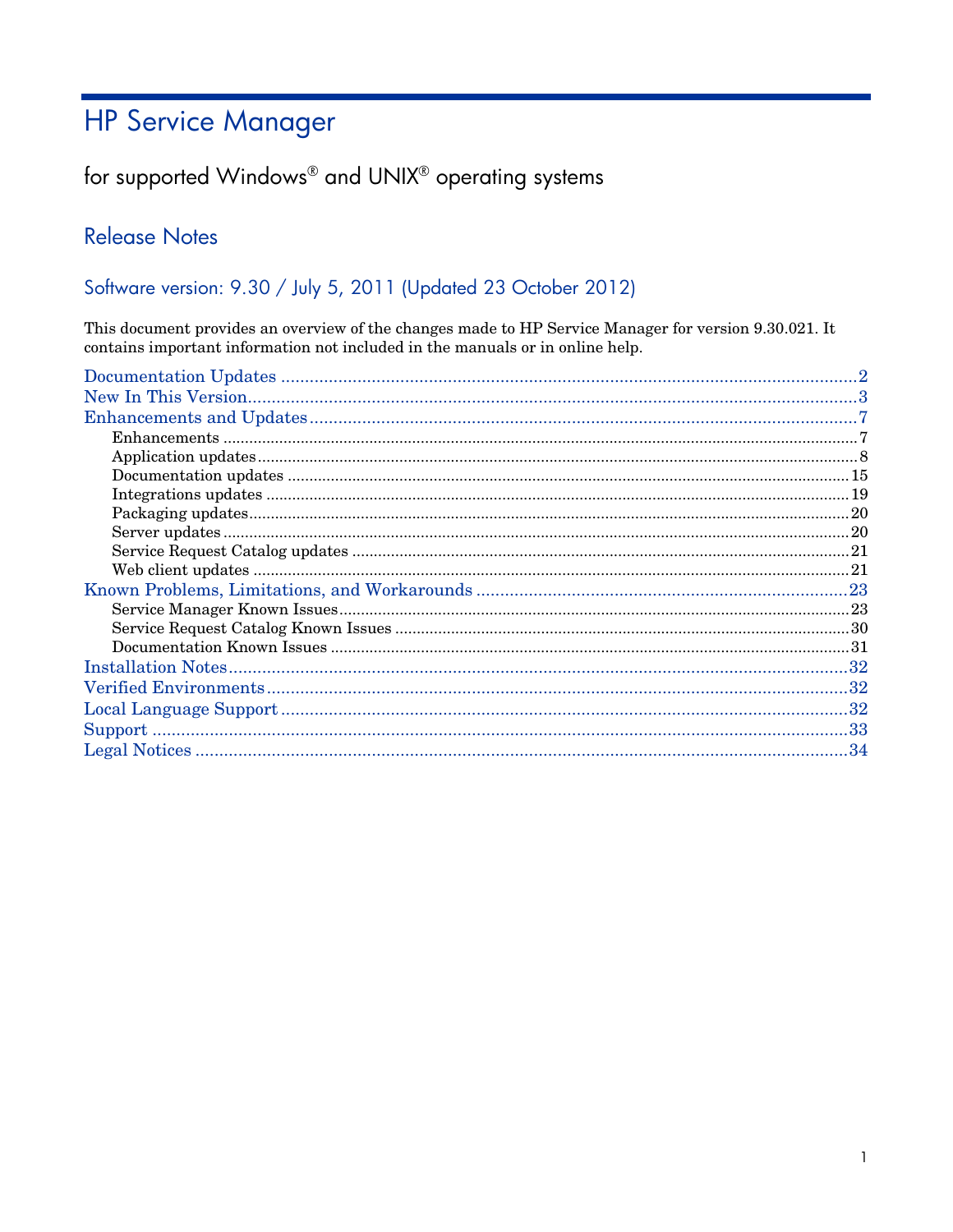# <span id="page-1-0"></span>Documentation Updates

The first page of this release notes document contains the following identifying information:

- Version number, which indicates the software version.
- Publish date, which changes each time the document is updated.

To check for recent updates or to verify that you are using the most recent edition, visit the following URL:

<http://h20230.www2.hp.com/selfsolve/manuals>

This site requires that you register for an HP Passport and sign-in. To register for an HP Passport ID, go to:

<http://h20229.www2.hp.com/passport-registration.html>

Or click the **New users - please register** link on the HP Passport login page.

You will also receive updated or new editions if you subscribe to the appropriate product support service. Contact your HP sales representative for details.

**Note:** To view files in PDF format (\*.pdf), Adobe Acrobat Reader must be installed on your system. To download Adobe Acrobat Reader, go to the following web site:

<http://www.adobe.com/>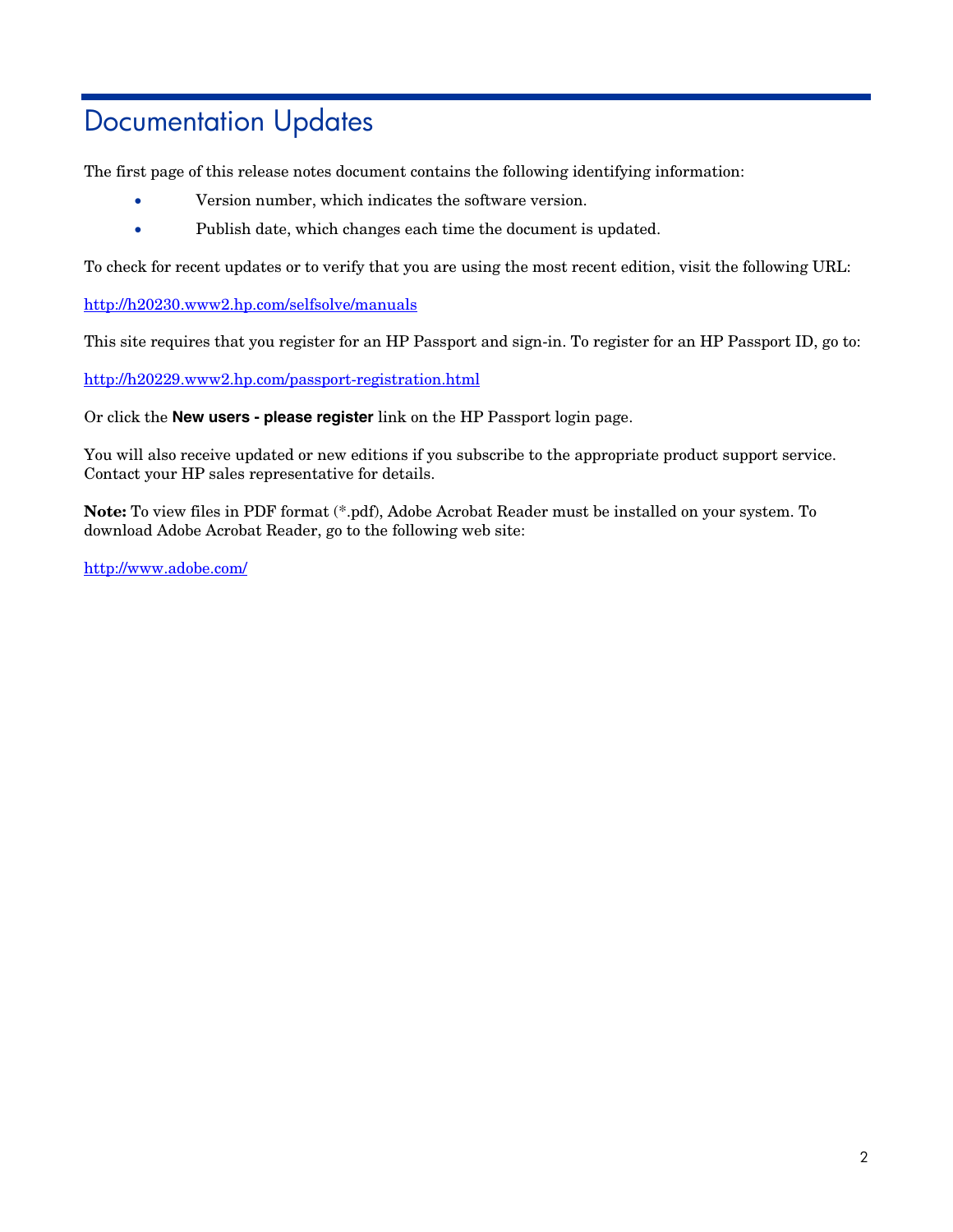# <span id="page-2-0"></span>New In This Version

j.

The following areas are new or improved in Service Manager. For a list of the Change Request (CR) fixes included in this release, see [Enhancements and Updates.](#page-6-0)

| <b>Enhancement/New feature</b>                                          | <b>Description</b>                                                                                                                                                                                                                                                                                                                                  |  |
|-------------------------------------------------------------------------|-----------------------------------------------------------------------------------------------------------------------------------------------------------------------------------------------------------------------------------------------------------------------------------------------------------------------------------------------------|--|
| New HP Service Manager<br>mobile applications and<br>Smartphone support | New HP Service Manager mobile applications provide users access to the<br>Mobile applications on their Smartphone. You can perform key tasks in<br>Incident Management and Change Management on your Smartphone.<br>Mobile applications depending on your user role.<br>Field Support Engineers and Incident Analysts can:                          |  |
|                                                                         | • View and update an incident ticket's resolution status, description,<br>and more                                                                                                                                                                                                                                                                  |  |
|                                                                         | Check for newly assigned or high-priority tickets                                                                                                                                                                                                                                                                                                   |  |
|                                                                         | Reassign the ticket to a different assignment group, for example,<br>from hardware support to application support                                                                                                                                                                                                                                   |  |
|                                                                         | Change Approvers can:                                                                                                                                                                                                                                                                                                                               |  |
|                                                                         | • View or update changes requests                                                                                                                                                                                                                                                                                                                   |  |
|                                                                         | Administrators can:                                                                                                                                                                                                                                                                                                                                 |  |
|                                                                         | Enable cookies, Java, JavaScript, and pop-ups                                                                                                                                                                                                                                                                                                       |  |
|                                                                         | Create a Web Services connection                                                                                                                                                                                                                                                                                                                    |  |
|                                                                         | Configure the Web Services information settings                                                                                                                                                                                                                                                                                                     |  |
|                                                                         | Deploy Mobile applications                                                                                                                                                                                                                                                                                                                          |  |
|                                                                         | Map Service Manager fields using Web Services<br>$\bullet$                                                                                                                                                                                                                                                                                          |  |
|                                                                         | Configure Mobile applications                                                                                                                                                                                                                                                                                                                       |  |
| New Search engine and<br>search form for Knowledge<br>Management (KM)   | The new KM search engine and search forms bring you additional<br>capabilities and speed in your searches. The new search engine brings you<br>enhanced search results and improved search relevancy. Redesigned<br>Knowledge Management Search forms align with familiar consumer search<br>engines; reducing complexity and improving efficiency. |  |
|                                                                         | The new KM search engine enables you to:                                                                                                                                                                                                                                                                                                            |  |
|                                                                         | Index multiple file types including Microsoft Office 2007 and 2010<br>files, PDF, HTML/XML, compression, image, audio                                                                                                                                                                                                                               |  |
|                                                                         | Use multiple index servers to provide scalability and improve<br>performance                                                                                                                                                                                                                                                                        |  |
|                                                                         | Support high availability by decoupling the search servers from the<br>index servers, by replicating the search servers to multiple servers,<br>and by load balanced as needed                                                                                                                                                                      |  |
|                                                                         | Provide fail-safe capabilities by creating a second index server or<br>search server for failover or by switching to a backup server<br>immediately without having to restart or log out and log back in to<br>the Service Manager server                                                                                                           |  |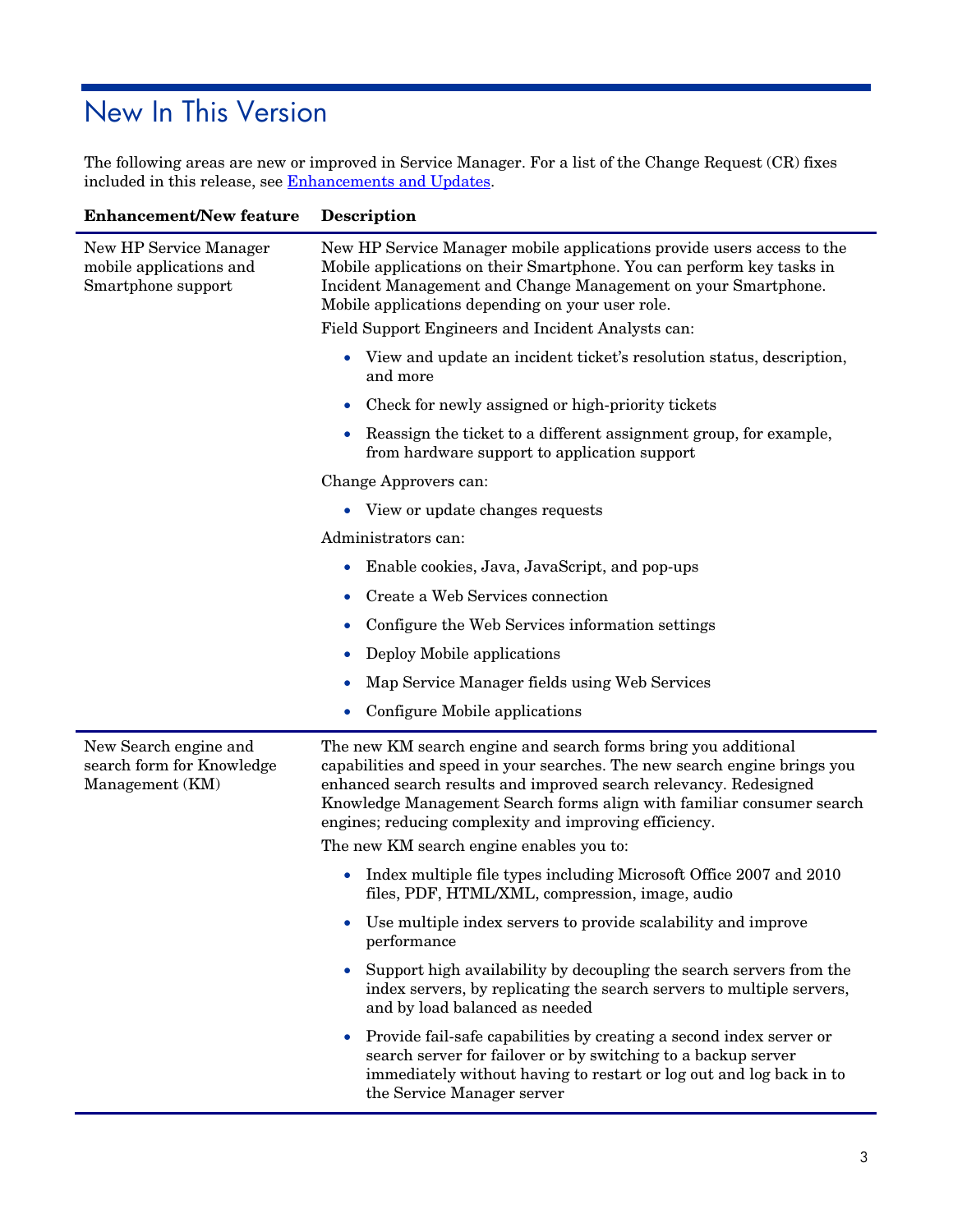| <b>Enhancement/New feature</b>                     | <b>Description</b>                                                                                                                                                      |  |
|----------------------------------------------------|-------------------------------------------------------------------------------------------------------------------------------------------------------------------------|--|
| New Process Designer for<br>Knowledge Management   | The new Process Designer provides an easy-to-use set of tools for designing<br>and visualizing your workflows and business rules.                                       |  |
|                                                    | Business Analysts can:                                                                                                                                                  |  |
|                                                    | Design a workflow graphically by using the Workflow Designer<br>$\bullet$                                                                                               |  |
|                                                    | Visualize the status of the workflow                                                                                                                                    |  |
|                                                    | Model advanced processes<br>0                                                                                                                                           |  |
|                                                    | Create and edit business rules by using the Business Rules Editor<br>0                                                                                                  |  |
|                                                    | Associate rules with workflow states and transitions to easily build a<br>process                                                                                       |  |
|                                                    | Provide role-based security<br>$\bullet$                                                                                                                                |  |
| Service Request Catalog<br>(SRC) 1.30 enhancements | The SRC user interface contains new functionality that enables you to take<br>advantage of more Service Manager features depending on your user role.<br>End users can: |  |
|                                                    | Request Support Catalog items to solve hardware and software<br>۰<br>problems                                                                                           |  |
|                                                    | Create a general Support request when the item that you need is not<br>$\bullet$<br>a regular catalog item                                                              |  |
|                                                    | Show or hide notes attached to requests                                                                                                                                 |  |
|                                                    | View an enhanced Catalog browser<br>0                                                                                                                                   |  |
|                                                    | View your closed requests<br>0                                                                                                                                          |  |
|                                                    | Log in automatically when SRC remembers your login credentials<br>$\bullet$<br>from one session to another                                                              |  |
|                                                    | Approvers can:                                                                                                                                                          |  |
|                                                    | Delegate approval rights to another person when you are away from<br>the office                                                                                         |  |
|                                                    | Approve or reject line items in a request<br>$\bullet$                                                                                                                  |  |
|                                                    | Administrators can:                                                                                                                                                     |  |
|                                                    | Enable SSL<br>$\bullet$                                                                                                                                                 |  |
|                                                    | Enable user authentication with Trusted Sign-On (TSO) or<br>Lightweight Single Sign-On (LW-SSO)                                                                         |  |
|                                                    | Enable the BTO Security Framework (BSF) to simplify<br>$\bullet$<br>authentication of users with multiple HP applications                                               |  |
|                                                    | Create information-only catalog items that are viewable in SRC<br>$\bullet$                                                                                             |  |
|                                                    | Create your own fields, labels, buttons, and more for customized<br>checkout sections that appear in a Service Catalog, Support Catalog,<br>or general support request  |  |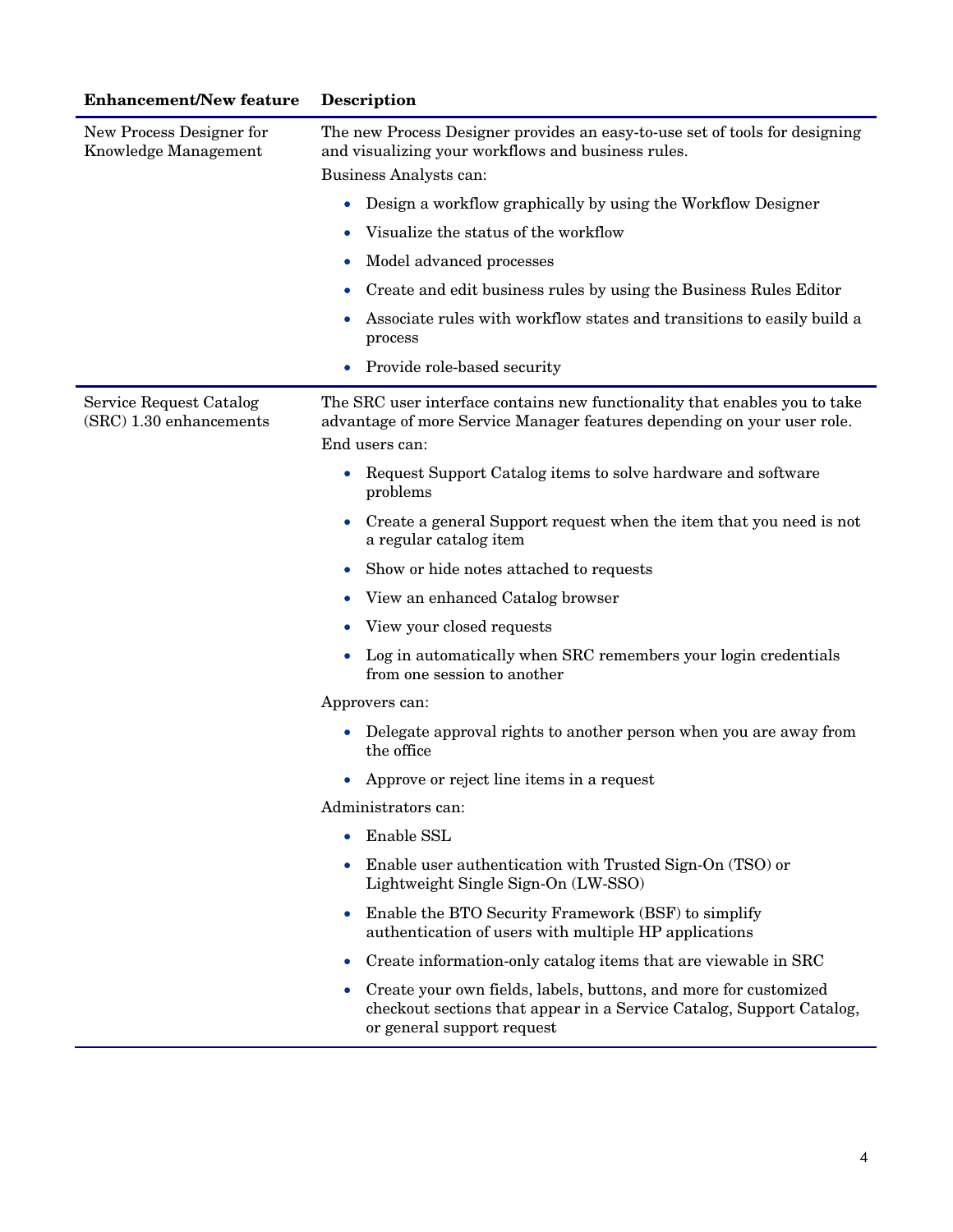| <b>Enhancement/New feature</b>                    | <b>Description</b>                                                                                                                                                                                                                                                                                                                                                                                                         |  |
|---------------------------------------------------|----------------------------------------------------------------------------------------------------------------------------------------------------------------------------------------------------------------------------------------------------------------------------------------------------------------------------------------------------------------------------------------------------------------------------|--|
| Upgrade process and<br>documentation enhancements | New Upgrade utilities and enhanced documentation make the upgrade<br>process for all four supported upgrade paths easier to implement.<br>Upgrade enhancements include:                                                                                                                                                                                                                                                    |  |
|                                                   | New interactive documentation that enables you to customize the<br>upgrade instructions for your specific upgrade path, environment,<br>and upgrade scenario                                                                                                                                                                                                                                                               |  |
|                                                   | Reduced number of manual steps required for an upgrade<br>$\bullet$                                                                                                                                                                                                                                                                                                                                                        |  |
| MySM enhancements                                 | Enhancements to MySM include:                                                                                                                                                                                                                                                                                                                                                                                              |  |
|                                                   | Ability to create and share custom MySM components                                                                                                                                                                                                                                                                                                                                                                         |  |
|                                                   | MySM export to Change Management<br>$\bullet$                                                                                                                                                                                                                                                                                                                                                                              |  |
|                                                   | Note: Due to poor performance, the option to add record list components to<br>MySM has been removed in the SM9.30 release. Only bar charts and pie<br>charts are available in MySM.                                                                                                                                                                                                                                        |  |
| HP Change Configuration and                       | New CCRM features include:                                                                                                                                                                                                                                                                                                                                                                                                 |  |
| Release Management (CCRM)<br>enhancements         | A Change Planner that suggests the next available "ideal" time frame<br>for particular type of RFC                                                                                                                                                                                                                                                                                                                         |  |
|                                                   | You can use Operations Orchestration (OO) flows to initiate change<br>$\bullet$<br>actions automatically                                                                                                                                                                                                                                                                                                                   |  |
|                                                   | Multitenant Service Manager + RC integration provides:                                                                                                                                                                                                                                                                                                                                                                     |  |
|                                                   | Enhanced support for RC integration in Multitenant environment<br>$\bullet$                                                                                                                                                                                                                                                                                                                                                |  |
|                                                   | Additional Single Sign On support - Using Symphony Adapter and<br>$\bullet$<br>Trusted Sign-On is no longer required.                                                                                                                                                                                                                                                                                                      |  |
|                                                   | PPM integration provides:                                                                                                                                                                                                                                                                                                                                                                                                  |  |
|                                                   | LW-SSO for inbound web services requests<br>$\bullet$                                                                                                                                                                                                                                                                                                                                                                      |  |
|                                                   | LW-SSO for inbound UI requests (PPM calling SM)<br>$\bullet$                                                                                                                                                                                                                                                                                                                                                               |  |
| Web tier enhancements                             | The Service Manager Web tier now requires SSL encryption between the<br>web browser and web application server by default. To use SSL encryption,<br>you must provide a valid web application server certificate.<br>Note: HP strongly recommends using SSL for connections to the Service<br>Manager web tier, but this mode can be disabled for demonstration<br>purposes by setting the secureLogin parameter to false. |  |
| Application forms<br>enhancements                 | Application forms in Configuration Management, Knowledge Management,<br>and Request Management are modernized and simplified to improve<br>usability. Collapsible sections and sub-sections enable enhanced browser-<br>based interaction, and field and label alignment has been improved.                                                                                                                                |  |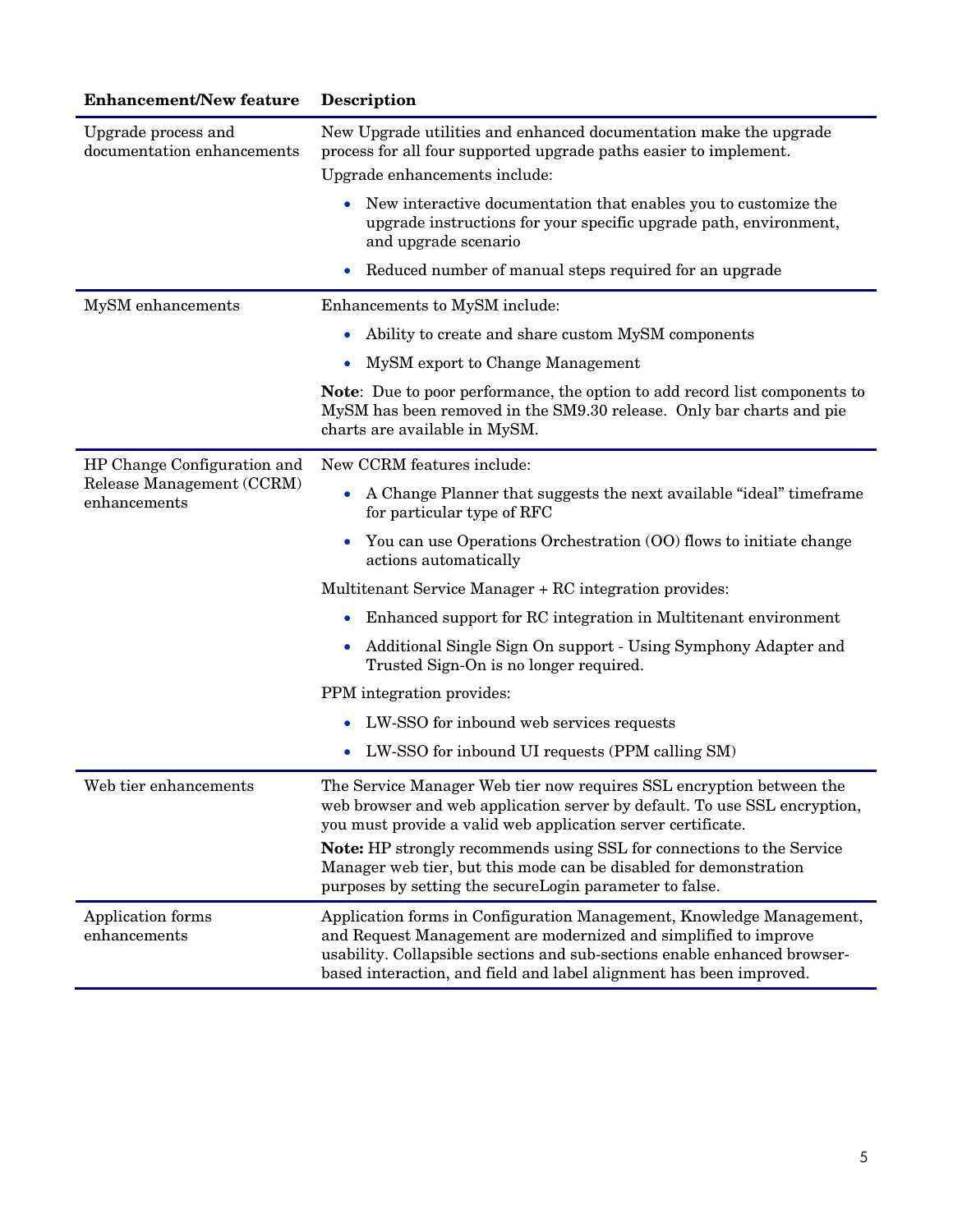### **Enhancement/New feature Description**

| <b>Emailout</b> functionality<br>enhancement | The Emailout functionality has been improved to use only JavaMail on all<br>supported platforms (including Windows, Unix and Linux). Note that the<br>sendmail daemon is no longer used on Unix to send e-mail.                                                                                                |  |
|----------------------------------------------|----------------------------------------------------------------------------------------------------------------------------------------------------------------------------------------------------------------------------------------------------------------------------------------------------------------|--|
| $\bullet$                                    | When upgrading from $SM7.11$ or $SM9.2x$ to $SM9.30$ or later, administrators<br>need to set up the smtp parameters (smtphost, smtpport, smtpusername,<br>smtppassword, etc.) in the sm. in file or the server's operating system<br>command prompt. For details, see the following topics in the SM9.30 help: |  |
|                                              | Startup parameter: emailout                                                                                                                                                                                                                                                                                    |  |
|                                              | Emailout parameters in the sm.ini file<br>٠                                                                                                                                                                                                                                                                    |  |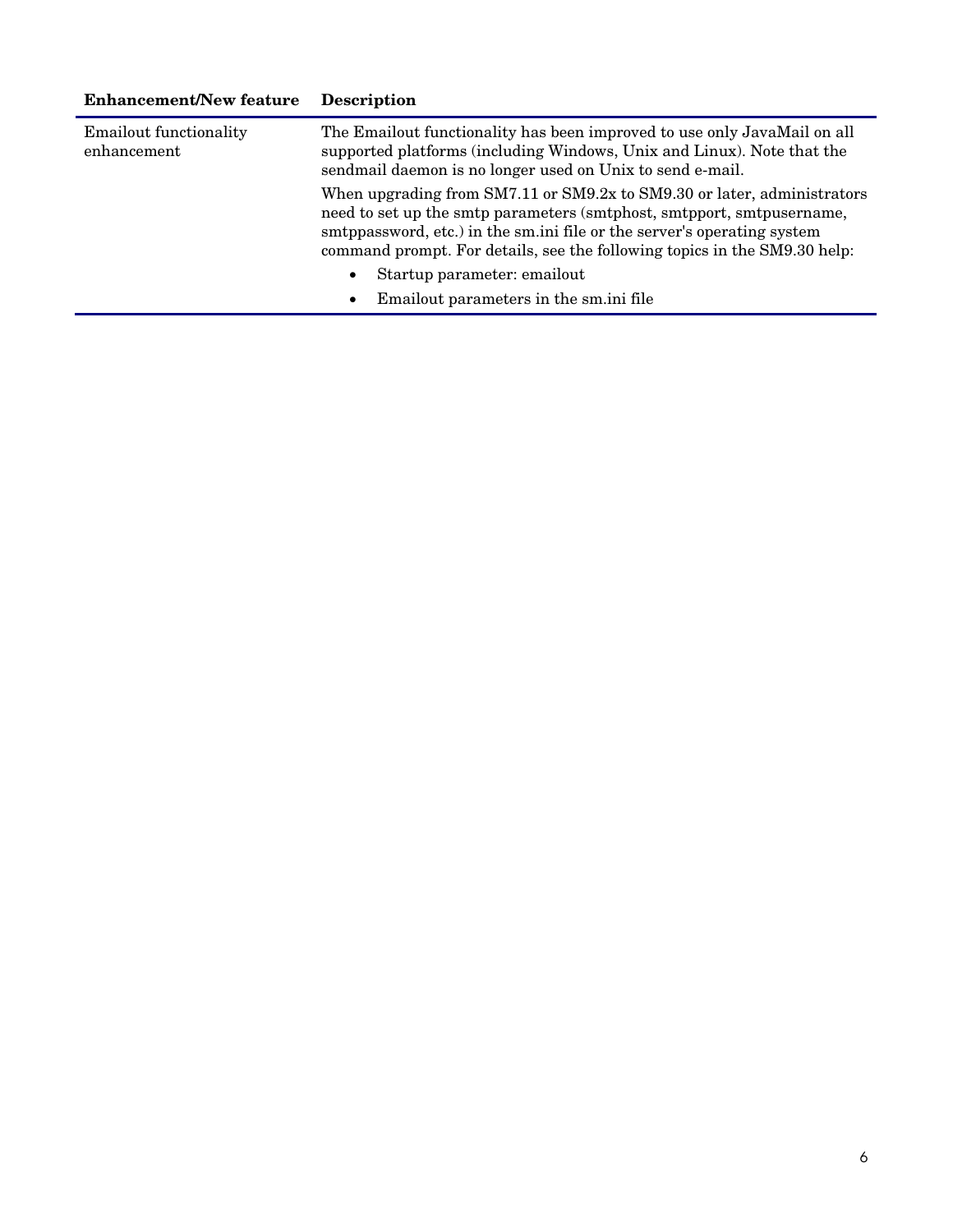# <span id="page-6-0"></span>Enhancements and Updates

Service Manager 9.30 includes several customer requested software enhancements and fixes. See the sections below for information about the software fixes and enhancements included in this release.

- [Enhancements](#page-6-1)
- [Application updates](#page-7-0)
- [Documentation updates](#page-14-0)
- [Integrations updates](#page-18-0)
- [Packaging updates](#page-19-0)
- [Server updates](#page-19-1)
- [Service Request Catalog](#page-20-0) updates
- [Web client updates](#page-20-1)

### <span id="page-6-1"></span>**Enhancements**

| <b>Global ID</b>   | Problem                                                                                                                                                                                                                                                       | Solution                                                                                                                                                                                                                                                                                                                                                                                                                              |
|--------------------|---------------------------------------------------------------------------------------------------------------------------------------------------------------------------------------------------------------------------------------------------------------|---------------------------------------------------------------------------------------------------------------------------------------------------------------------------------------------------------------------------------------------------------------------------------------------------------------------------------------------------------------------------------------------------------------------------------------|
| QCCR1E19277        | The documentation that comes with a<br>binary release does not state that if you are<br>using IR Expert, an IR Regen should be<br>performed in certain circumstances.                                                                                         | Updated the online help to describe the<br>circumstances under which an IR Regen is<br>needed.                                                                                                                                                                                                                                                                                                                                        |
| QCCR1E19838        | The Help Server is not available on Unix<br>platforms.                                                                                                                                                                                                        | Changed the way we deliver online help to<br>enable you to use it on any platform.<br>Updated the Installation Guide and online<br>help to include information about how to<br>deploy the help on Windows and Unix.                                                                                                                                                                                                                   |
| <b>QCCR1E19898</b> | There is no information about out-of-box<br>(OOB) login accounts in the Installation<br>Guide.                                                                                                                                                                | Added default login information<br>(System.Admin) to the Installation Guide.                                                                                                                                                                                                                                                                                                                                                          |
| QCCR1E32320        | Knowledge Management (KM) does not<br>support Windows 2008 Server.                                                                                                                                                                                            | The new KM search engine supports<br>Windows 2008.                                                                                                                                                                                                                                                                                                                                                                                    |
| QCCR1E47442        | When a new advanced filter is used to query<br>a module (for example, Incident<br>Management), the comparison operator<br>drop-down list does not include all the<br>comparison operators that are available in<br>an out-of-box Service Desk implementation. | The Advanced Filter tab within module<br>search screens enables a user to create a<br>complicated and multifaceted search against<br>a table. The criteria available for these<br>searches have been enhanced to ease the<br>process around creating complex<br>expressions. The ability to negate any<br>criteria and any compound was added to the<br>wizards, allowing the list of search criteria<br>available to be streamlined. |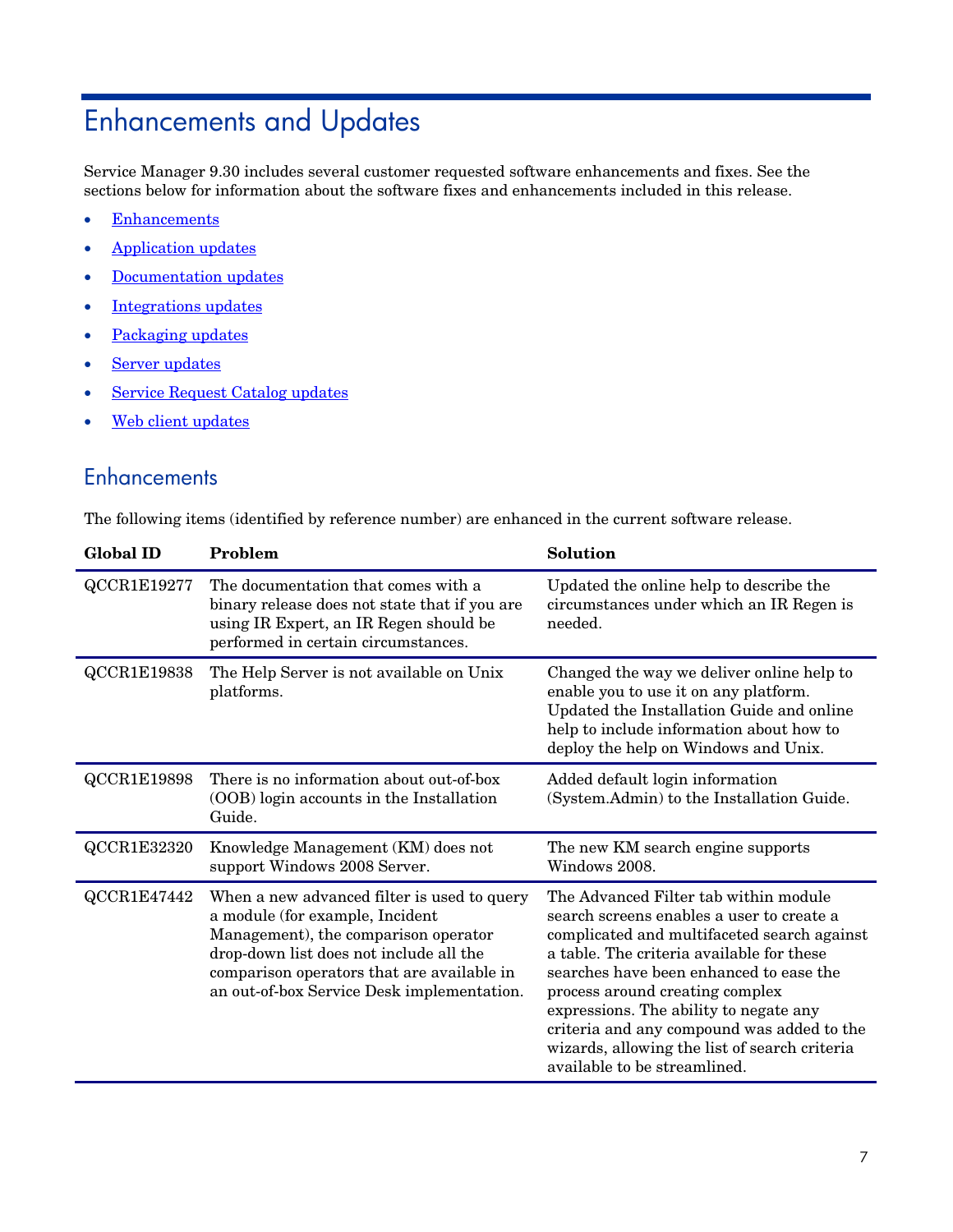| <b>Global ID</b>   | Problem                                                                                                                                                                                                                                                          | Solution                                                                                                                                                                     |
|--------------------|------------------------------------------------------------------------------------------------------------------------------------------------------------------------------------------------------------------------------------------------------------------|------------------------------------------------------------------------------------------------------------------------------------------------------------------------------|
| <b>QCCR1E48981</b> | The online help had out-of-date and missing<br>information on how to use IR Expert with<br>Chinese, Japanese and Korean.                                                                                                                                         | Updated the information on using IR Expert<br>with Chinese, Japanese, and Korean in the<br>online help.                                                                      |
| QCCR1E54326        | If uCMDB is not deployed for the Release<br>Control (RC) integration, users cannot<br>access the RC Change Calendar from within<br>Service Manager.                                                                                                              | The uCMDB dependency has been removed<br>from the RC integration. Users can access<br>the RC Change Calendar from within<br>Service Manager either with or without<br>uCMDB. |
| QCCR1E54417        | There is no field help for these three fields<br>in screlation: Type of Relation, Active (of<br>Source field), and Active (of Depend field).                                                                                                                     | Added missing field help records for the<br>screlation table.                                                                                                                |
| QCCR1E55584        | The Lightweight Single Sign-On (LW-SSO)<br>plus Secure Socket Layer (SSL)<br>configuration process in Service Manager is<br>not user-friendly and straight forward. The<br>process requires manual changes in several<br>configuration files and is error-prone. | Enhanced the Service Manager server to<br>make it support LW-SSO without using<br>Symphony Adapter and SSL-based Trusted<br>Sign-On.                                         |
| QCCR1E57646        | If uCMDB is not deployed for the Release<br>Control (RC) integration, users cannot<br>access the RC Change Calendar from within<br>Service Manager.                                                                                                              | The uCMDB dependency has been removed<br>from the RC integration. Users can access<br>the RC Change Calendar from within<br>Service Manager either with or without<br>uCMDB. |

# <span id="page-7-0"></span>Application updates

| <b>Global ID</b>   | Problem                                                                                                                                                                                                                                                                 | Solution                                                                                                                                                                      |
|--------------------|-------------------------------------------------------------------------------------------------------------------------------------------------------------------------------------------------------------------------------------------------------------------------|-------------------------------------------------------------------------------------------------------------------------------------------------------------------------------|
| QCCR1E22833        | When a user selects a date and time from<br>the calendar popup screen<br>(problem.suspend) date portion the returned<br>is the date in format mm/dd/yy no matter<br>what format has been specified on the<br>system wide company record (System<br>Information Record). | The date format for calendar popups now<br>honors the date format set in the System<br>Information Record.                                                                    |
| QCCR1E27363        | Search results do not match search criteria<br>in Knowledge Base after clicking Next or<br>Previous in a previous search with Record<br>List on.                                                                                                                        | The same search fields are now always<br>processed regardless of what display format<br>is used. Search results now match search<br>criteria after clicking Next or Previous. |
| QCCR1E27387        | Operator ID and Full Name settings in the<br>Request Management (RM) environment<br>records do not work correctly.                                                                                                                                                      | Modified code so that the operator ID and<br>Full Name settings in the RM environment<br>records work correctly so that no<br>mismatches occur.                               |
| <b>QCCR1E30468</b> | The 'Priority' field is not recalculated if you<br>change the 'Initial Impact Assessment' or<br>'Urgency' fields and then close an<br>interaction.                                                                                                                      | The Service Manager close process now<br>recalculates priority when closing an<br>interaction.                                                                                |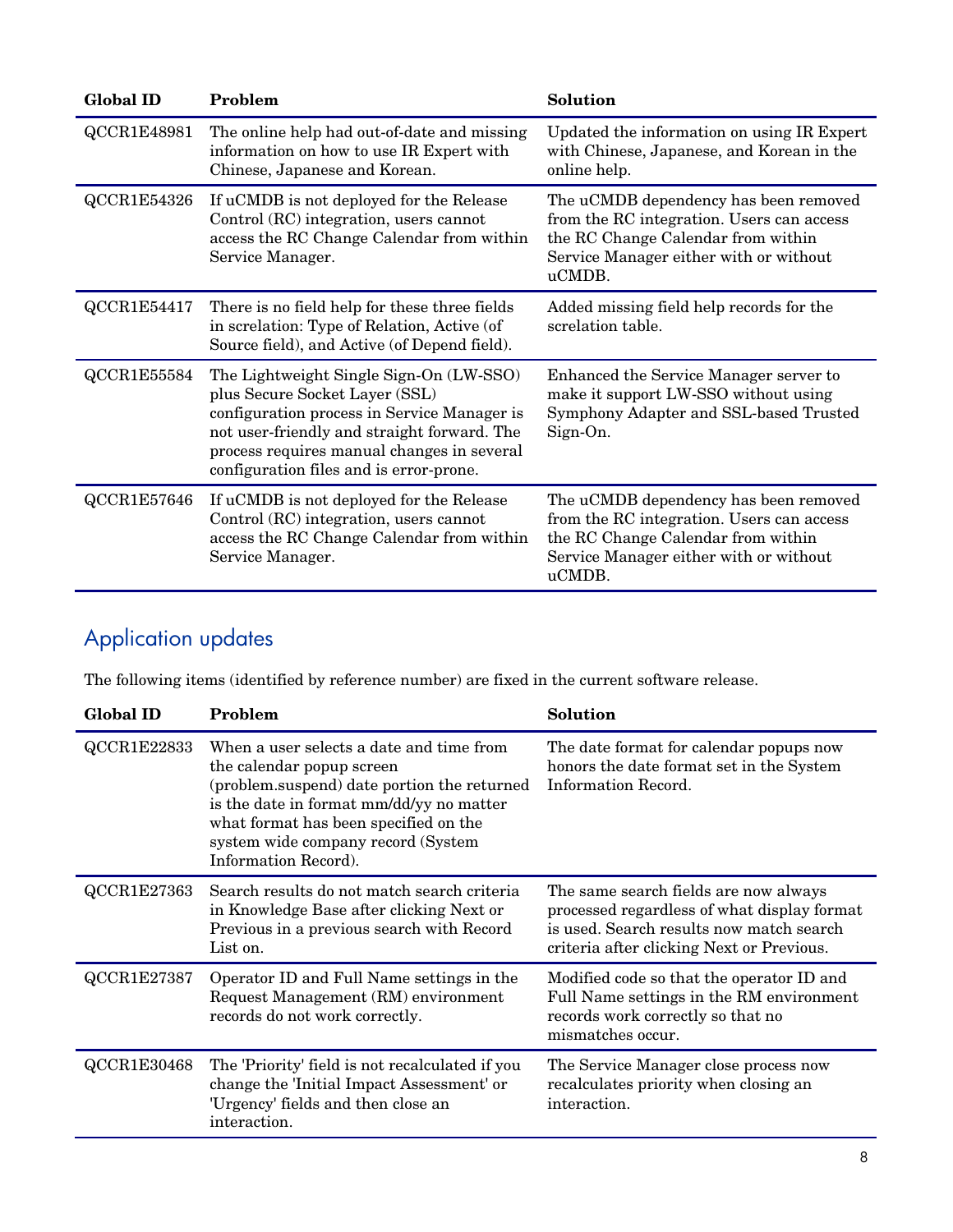| <b>Global ID</b> | Problem                                                                                                                                                                                                                                                                                                                                    | Solution                                                                                                                                                                                                          |
|------------------|--------------------------------------------------------------------------------------------------------------------------------------------------------------------------------------------------------------------------------------------------------------------------------------------------------------------------------------------|-------------------------------------------------------------------------------------------------------------------------------------------------------------------------------------------------------------------|
| QCCR1E30704      | There are inconsistent data lengths in the<br>default data for some fields. For example,<br>common fields like contact.name have<br>different lengths in different tables, which is<br>causing data truncation and linking issues.                                                                                                         | Modified files to correct inconsistent data<br>lengths for many fields in out-of-box data<br>stored in an RDBMS to correct data<br>truncation and linking issues.                                                 |
| QCCR1E30805      | When you select a view from the "Favorites"<br>and Dashboards," the title on the tab does<br>not change to match the view name.<br>When you change the Incident Queue view<br>from "Unassigned Incidents" to "High<br>Priority Incidents", the tab does not match<br>the selection and instead keeps displaying<br>"Unassigned Incidents." | The view displayed now reflects the view<br>that was selected.                                                                                                                                                    |
| QCCR1E30820      | The Configuration Management Change<br>Device Type wizard allows user to change a<br>device type to cigroup. This type of<br>Configuration item needs different rules.                                                                                                                                                                     | Removed the option "CI Group" from the<br>New Device Type Combo Box of the<br>Configuration Management Change Device<br>Type wizard.<br>Use the 'Manage Configuration Item<br>Groups' wizard to create CI groups. |
| QCCR1E31545      | If a template value contains backslashes,<br>applying this value will cause the<br>corresponding field to contain an additional<br>backslash for every backslash in the value.<br>For example, if the template value is:<br>This \is \a \test the resulting value will be:<br>$This \is \langle \ak \test.$                                | Backslashes included in a template value<br>are no longer duplicated in the output.                                                                                                                               |
| QCCR1E31587      | In Request Management, when selecting the<br>'Copy and Open' option to clone a quote and<br>its associated line items, the new line items<br>are created with the same 'group.parent'<br>value as the records from which they were<br>cloned, which is not correct.                                                                        | When cloning a quote, the group parent<br>values are updated correctly for the line<br>items when a user selects the Copy and<br>Open option.                                                                     |
| QCCR1E32275      | The Request Management catalog sequence<br>on line items does not work all the time.<br>After the first line item is closed, the<br>dependent one should go to status "ordered,"<br>but is not.                                                                                                                                            | Now, when the last line item is closed, the<br>next phase is handled as expected.                                                                                                                                 |
| QCCR1E47013      | The Order from Catalog option in Service<br>Catalog did not work in horizontally-scaled<br>implementations with SQL Server.                                                                                                                                                                                                                | This defect was fixed in a previous release.<br>Refer to the service manager online help for<br>information on how to set up horizontal<br>scaling.                                                               |
| QCCR1E47912      | Response SLOs are set to a 'Suspended'<br>status if the record reaches one of the<br>suspended states before the SLO enters the<br>initial state (when Service Level<br>Management begins measuring the<br>response time).                                                                                                                 | Modified code so that response SLOs no<br>longer are set to a suspended state before<br>the record reaches the initial state defined<br>for the SLO.                                                              |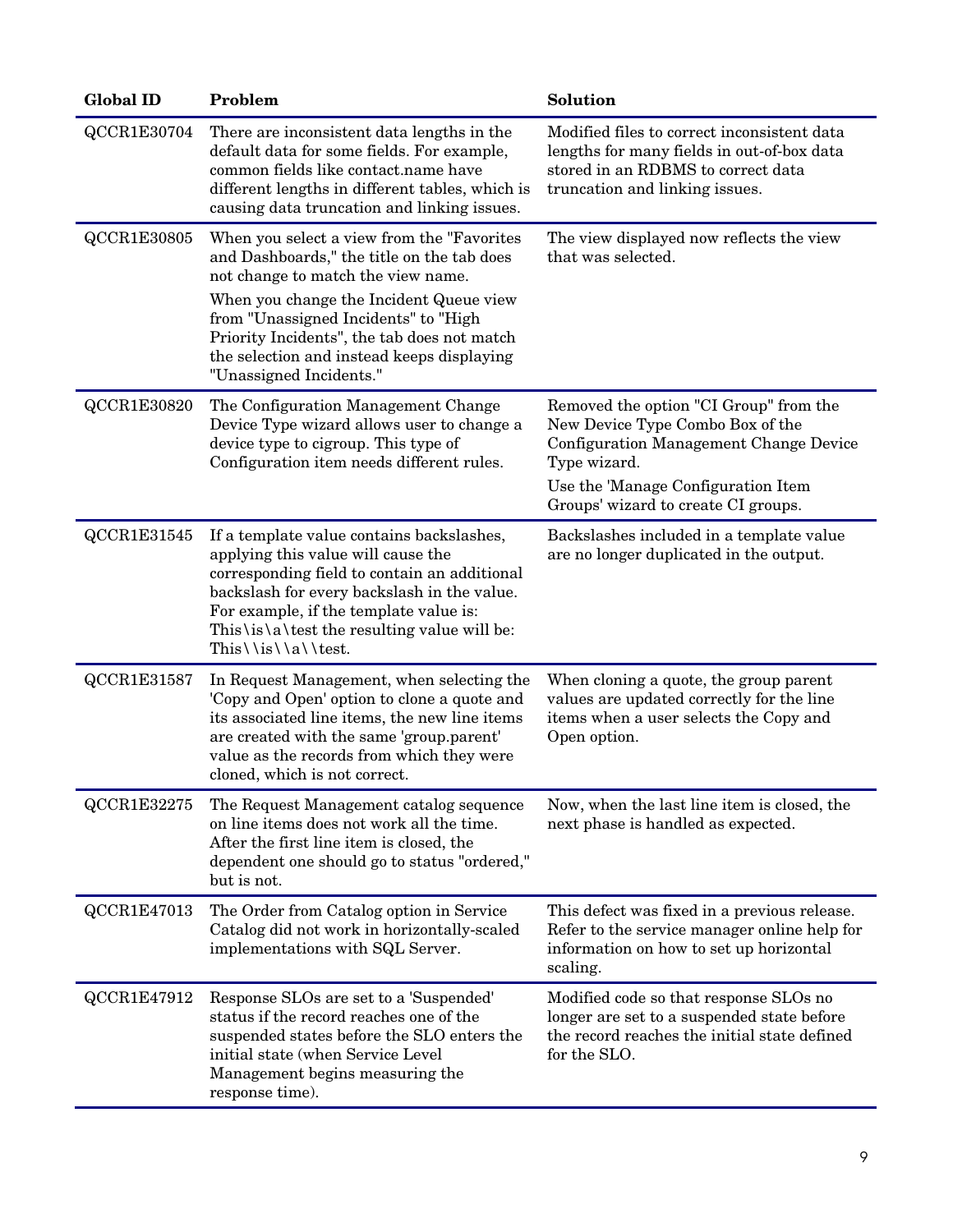| <b>Global ID</b>   | Problem                                                                                                                                                                                                                                                | Solution                                                                                                                                                                                                                                 |
|--------------------|--------------------------------------------------------------------------------------------------------------------------------------------------------------------------------------------------------------------------------------------------------|------------------------------------------------------------------------------------------------------------------------------------------------------------------------------------------------------------------------------------------|
| QCCR1E48790        | Creating a favorite fails if the query<br>contains dates. You receive the following<br>error message: "'viewFilter' line 126:<br>ERROR Cannot store a string into an object<br>of type time at char 1"                                                 | A favorite can now be created regardless of<br>whether the query contains dates.                                                                                                                                                         |
| <b>QCCR1E48888</b> | In the Windows client, the update<br>permission "When Assigned" in Known<br>Error is not working properly. The assigned<br>operator cannot edit the known error.                                                                                       | An assigned operator can now edit a known<br>error.                                                                                                                                                                                      |
| QCCR1E48913        | In Service Level Management service<br>contracts, the field Help for Provider<br>Company and Client Company is<br>mismatched (for example, field Help for<br>Provider is Client and vice versa).                                                       | Updated the Provider Company Help to<br>include the name of the company<br>contracting for the services and the name in<br>this field references a system wide company<br>record in the HP Service Manager company<br>table.             |
|                    |                                                                                                                                                                                                                                                        | Updated the Client Company Help to<br>include the name of the client company and<br>the name in this field references a system<br>wide company record in the HP Service<br>Manager company table.                                        |
| QCCR1E48963        | When an Inbox is launched as a record list,<br>the sort order defined in the Inbox<br>properties is not honored.                                                                                                                                       | The sort defined in the Inbox properties is<br>now honored when you open the Inbox as a<br>record list.                                                                                                                                  |
| QCCR1E49476        | Setting planned values from a drop-down<br>list for some attributes allows free-form text<br>entries, which can cause invalid data for the<br>attribute.                                                                                               | When adding an Associated CI to a change<br>record, the drop-down list for Field only<br>allows the user to select an item in the list<br>and does not accept typed entries so no<br>invalid data can be entered.                        |
| QCCR1E49495        | When using the Advanced Find option in<br>Incidents to create new filter criteria on the<br>"Sub-area" field, after setting the value with<br>the Fill function, the "Category" value<br>shows in the Value field instead of the "Sub-<br>area" value. | The Value field now contains the updated<br>value when you use the Advanced Find<br>option in Incidents to create new filter<br>criteria, after setting the value with the Fill<br>function.                                             |
| QCCR1E51029        | New fields added to the probsummary table<br>are not visible in the drop-down for field<br>selection when creating a new view or<br>modifying a view.                                                                                                  | When new fields are added to the<br>probsummary table, they are now available<br>when creating a new view or modifying a<br>view.                                                                                                        |
| QCCR1E51344        | The way the "Smart" icons are designed<br>could cause performance issue for customers<br>who have a large database.                                                                                                                                    | Made the code more efficient by creating<br>functions, avoiding negative logic, and<br>executing the code only when necessary in<br>order to improve the performance.                                                                    |
|                    |                                                                                                                                                                                                                                                        | <b>Note:</b> If your Service Manager is running<br>on RTE version 9.30 with an Applications<br>version earlier than 9.30, performance<br>issues could still occur. See QCCR1E71179<br>in the Known Problems section for a<br>workaround. |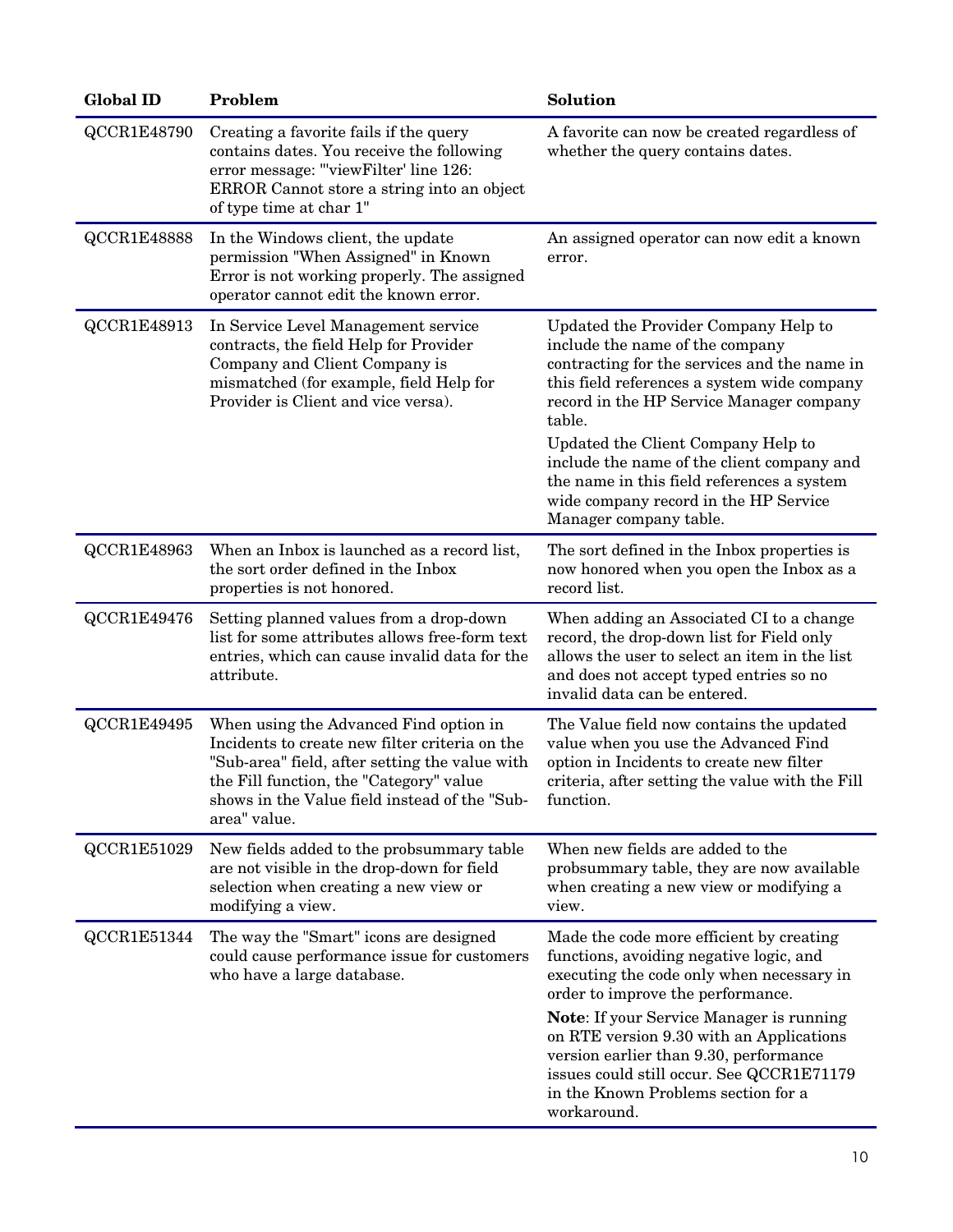| <b>Global ID</b> | Problem                                                                                                                                                                                                                                                                                                                                 | Solution                                                                                                                                                                                                                             |
|------------------|-----------------------------------------------------------------------------------------------------------------------------------------------------------------------------------------------------------------------------------------------------------------------------------------------------------------------------------------|--------------------------------------------------------------------------------------------------------------------------------------------------------------------------------------------------------------------------------------|
| QCCR1E51918      | When a document that has an attachment<br>(embedded image) is linked to another<br>document and is sent into the Workflow, its<br>'scattach' link to the SYSATTACHMENT<br>UID is not updated and the user cannot<br>retire the document.                                                                                                | In edit mode, the link to an attachment is<br>updated to a new GUID (document<br>identifier) so that when the document is<br>republished, the link is updated correctly.                                                             |
| QCCR1E52103      | Users with appropriate levels of permissions<br>are not able to create or edit links when<br>modifying existing Knowledge Management<br>documents. The error states: "Invalid entry.<br>You do not have view rights to the<br>document" These users have access to all<br>documents in the database.                                    | Modified the filtering criteria for links to<br>correctly process the subcategories to which<br>a user has rights.                                                                                                                   |
| QCCR1E53301      | A URL which contains a semicolon (; ) is<br>truncated when using us.launch.external.                                                                                                                                                                                                                                                    | Documentation updated to include the<br>following limitation.<br>Limitation: Launching a URL that contains<br>a semicolon is not supported when using<br>us.launch.external.                                                         |
| QCCR1E53751      | The role and use of clocks has significantly<br>changed, however, the out-of-box (OOB)<br>data still has macros, which generate clocks<br>against the incidents, probsummary, cm3r,<br>and ocmq files.                                                                                                                                  | The OOB data disables the clocks macros:<br>115, 116, 117, 118, 119 by prepending "false<br>and " to the Macro condition.<br>Note: If you want to enable the insertion of<br>the clocks table, remove the "false and "<br>condition. |
| QCCR1E54057      | When an Incident is reopened, the<br>notification record for reopening an incident<br>is displayed instead of the notification for<br>reopening one.                                                                                                                                                                                    | The correct notification is now displayed<br>when a user reopens an Incident.                                                                                                                                                        |
| QCCR1E54573      | The Service Manager demo JavaScript,<br>GoogleSearchTest, no longer works.                                                                                                                                                                                                                                                              | The invalid demo script GoogleSearchTest<br>has been removed from the Script Library.                                                                                                                                                |
| QCCR1E55096      | An error message is displayed when an<br>advanced filter with a condition is clicked<br>again.                                                                                                                                                                                                                                          | Implemented the Advanced Filter so error<br>messages are no longer displayed.                                                                                                                                                        |
| QCCR1E55719      | After following a set of steps to fill the<br>logical.name on a problem record, the<br>affected.ci structured array was incorrectly<br>saved as an array data type. Due to the data<br>type mismatch, the invalid format causes<br>the background processes to fail when a<br>background process tries to update the<br>problem record. | When performing an update or add on a<br>problem record, the data from the affect.ci is<br>now saved correctly and the add or update<br>of the problem record completes without an<br>error.                                         |
| QCCR1E56214      | Knowledge Management (KM) documents<br>are locked in the Change queue and are not<br>always released as expected.                                                                                                                                                                                                                       | Added a routine to unlock the change record<br>after the KM document is edited so that a<br>document is no longer locked in the Change<br>queue.                                                                                     |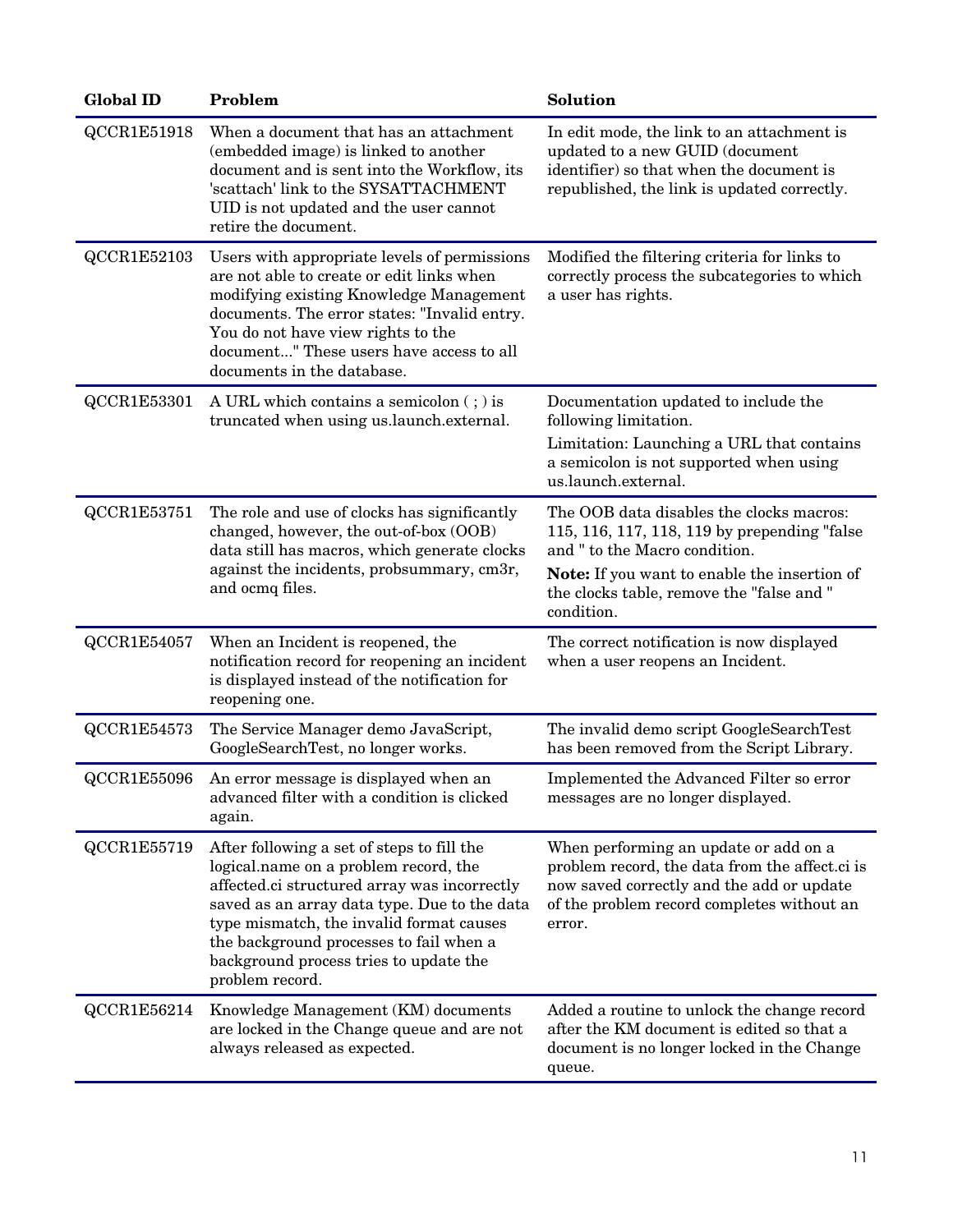| <b>Global ID</b> | Problem                                                                                                                                                                                                                                                                                                                                                                                                                                       | Solution                                                                                                                                                                                                                                                                                                                                                                                                                                                                                                                                                                                                                                                                |
|------------------|-----------------------------------------------------------------------------------------------------------------------------------------------------------------------------------------------------------------------------------------------------------------------------------------------------------------------------------------------------------------------------------------------------------------------------------------------|-------------------------------------------------------------------------------------------------------------------------------------------------------------------------------------------------------------------------------------------------------------------------------------------------------------------------------------------------------------------------------------------------------------------------------------------------------------------------------------------------------------------------------------------------------------------------------------------------------------------------------------------------------------------------|
| QCCR1E56274      | Pushed the probsummary table to SQL.<br>There is a field with the data "number" in<br>p4, whereas in SQL, the field will be "float."<br>If a non-numeric value is entered into this<br>field, the system will send the following<br>prompt: "Field contains an invalid numeric<br>value (display, show.rio)." If the user<br>continues and clicks OK, then the record is<br>saved, regardless that this field value must<br>contain a number. | The field (contract.id) in the DB is numeric<br>and non-numeric data will not be saved in<br>the database. The Incident forms<br>(IM.close.incident, IM.open.incident, and<br>IM.update.incident) use display and value<br>lists to allow the user to select<br>alphanumeric data on the format and store<br>a corresponding numeric value in the<br>database. The IM.template.* formats<br>mentioned in the defect are not longer<br>available in Service Manager, so the current<br>formats (mentioned above) were changed to<br>prevent the "non-numeric data" message<br>from being presented to the user and allow<br>only valid data to be saved in the database. |
| QCCR1E56285      | On an upgraded system, the View/Merge<br>utility fails when attempting to view either<br>'notification or scmessage' objects.                                                                                                                                                                                                                                                                                                                 | Code modified that the Merge utility works<br>for the scmessage record.                                                                                                                                                                                                                                                                                                                                                                                                                                                                                                                                                                                                 |
| QCCR1E56660      | The upgrade wizard should allow you to use<br>supported database types found in your<br>sm.ini.                                                                                                                                                                                                                                                                                                                                               | The panel has been removed from the<br>Upgrade Utility and documentation has<br>been updated to reflect this change.                                                                                                                                                                                                                                                                                                                                                                                                                                                                                                                                                    |
| QCCR1E57640      | When a user clicks Next without selecting<br>an item in a list created by a Wizard, the<br>system loops through every item in the<br>selection list, which causes the client to<br>hang for a long list.                                                                                                                                                                                                                                      | Code modified so that if a user clicks Next<br>without selecting an item in a list created by<br>a Wizard, the Wizard exits immediately<br>without processing any items in the list.                                                                                                                                                                                                                                                                                                                                                                                                                                                                                    |
| QCCR1E58763      | When displaying an operator record, it<br>usually takes more than 30 seconds. This<br>will have a significant impact on<br>administration activities, such as reviewing<br>and fixing operator set-up issues.                                                                                                                                                                                                                                 | An operator record now displays more<br>efficiently.                                                                                                                                                                                                                                                                                                                                                                                                                                                                                                                                                                                                                    |
| QCCR1E59029      | When the "Action if matching record does<br>not exist" option is set to "Open an Incident"<br>in a Discovery Event Manager Rules record,<br>no Configuration Item (CI) record is created<br>in Service Manager when a new CI is<br>reported and the Incident opened for the<br>new CI has been closed.                                                                                                                                        | A CI record is created in Service Manager<br>when a new CI is reported and the Incident<br>opened for the new CI has been closed.                                                                                                                                                                                                                                                                                                                                                                                                                                                                                                                                       |
| QCCR1E59104      | When running an application upgrade and<br>running the smupgrade tool, selecting<br>Merge, and then saving without making any<br>modifications, format control is lost.                                                                                                                                                                                                                                                                       | Format control is now retained, as expected,<br>when you save after a merge, even when<br>you did not make any modifications to the<br>merged file.                                                                                                                                                                                                                                                                                                                                                                                                                                                                                                                     |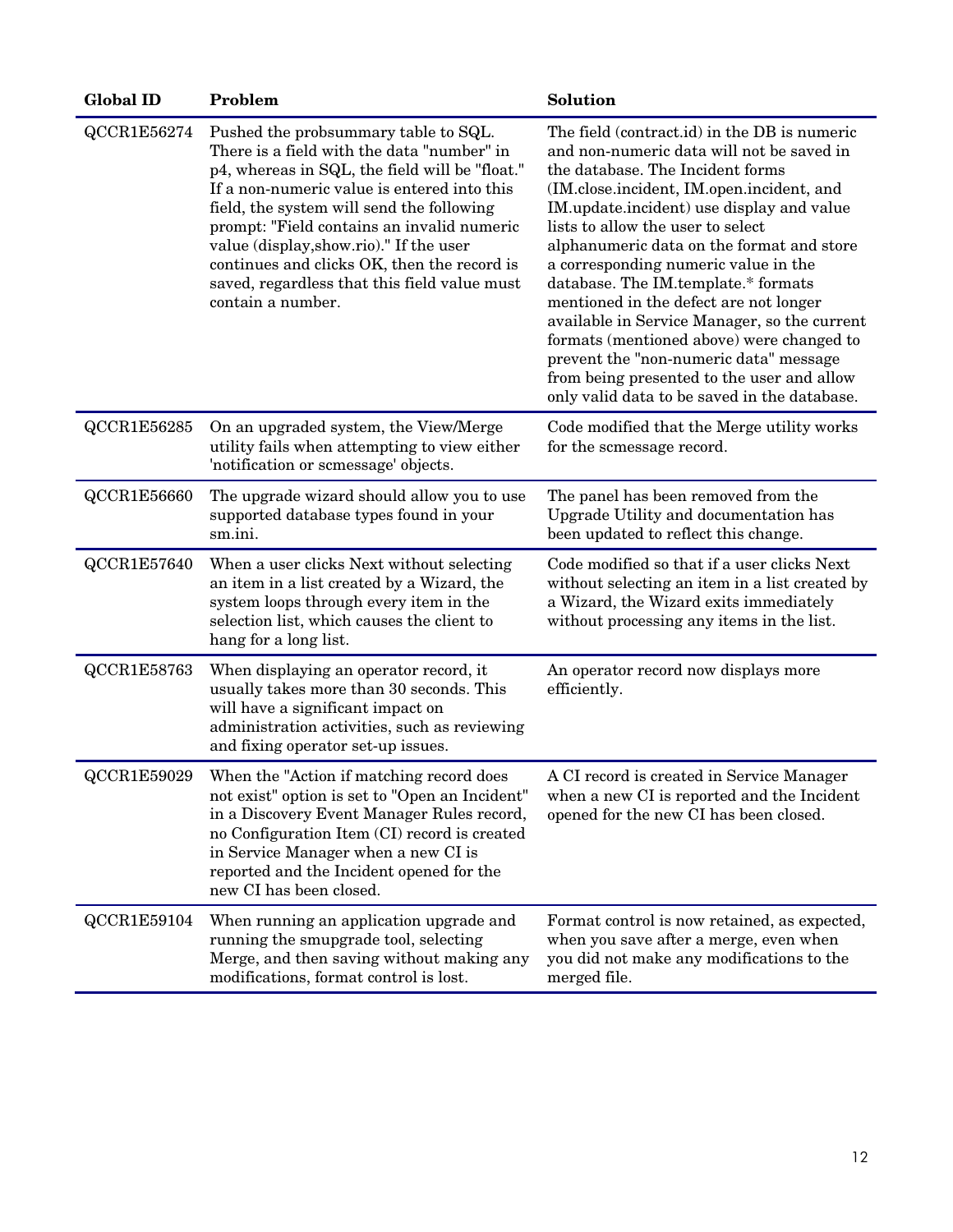| <b>Global ID</b> | Problem                                                                                                                                                                                                                                                                                                               | Solution                                                                                                                                                                                   |
|------------------|-----------------------------------------------------------------------------------------------------------------------------------------------------------------------------------------------------------------------------------------------------------------------------------------------------------------------|--------------------------------------------------------------------------------------------------------------------------------------------------------------------------------------------|
| QCCR1E59233      | When using a wizard to relate an incident to<br>a problem and a user performs a Fill which<br>uses a search screen and another Fill occurs<br>on the search screen, \$query loses its<br>original and desired values. This can cause<br>the first Fill to return an error or incorrect<br>set of results, as follows: | Updated the Help topic "Specifying a link<br>query" telling implementers to use \$L.query<br>instead of \$query to avoid errors when users<br>select Fill more than once on the same form. |
|                  | Query field (active) in (probsummary) not<br>defined in dbdict (us.link, select. records)                                                                                                                                                                                                                             |                                                                                                                                                                                            |
|                  | Query field (active) in (probsummary) not<br>defined in dbdict (us.link, select. records)                                                                                                                                                                                                                             |                                                                                                                                                                                            |
|                  | Cannot select records from link file;<br>probable bad query: category#"Incident" and<br>subcategory#"Application/Service" and<br>active=true                                                                                                                                                                          |                                                                                                                                                                                            |
| QCCR1E59932      | Under some circumstances, GUI specific<br>Format Control is executed for Web Services<br>(or any background session). This degrades<br>performance needlessly.                                                                                                                                                        | GUI specific Format Control is no longer<br>executed for Web Services (or any<br>background session), improving<br>performance.                                                            |
| QCCR1E59937      | When a Web Services request had been<br>tailored to perform a custom action, the<br>data defined in the customized workflow<br>was not properly passed to the tailored<br>Script Library functions. The true state of a<br>record was not returned.                                                                   | The parameter values defined in the<br>extactions record are now passed properly<br>so that tailored Web Services requests will<br>perform custom actions as expected.                     |
| QCCR1E60109      | When a user clicks "Save changes" for<br>updating the bundle item of an interaction,<br>it returns to the previous page.                                                                                                                                                                                              | The user is now returned to the correct page<br>after saving changes to a bundle.                                                                                                          |
| QCCR1E61230      | After the upgrade, the following error<br>message was in the SM.log: ORA-01756:<br>quoted string not properly terminated                                                                                                                                                                                              | The code has been fixed to eliminate the<br>database level error message.                                                                                                                  |
|                  | QCCR1E61465 When editing an existing Inbox view, by<br>selecting "Sort by" and using the Multi<br>Level Field Chooser, you can type an<br>incorrect field name, which can cause a<br>signal 11 on the server.                                                                                                         | Made this field select-only to correct the<br>problem.                                                                                                                                     |
| QCCR1E61734      | Service Request Catalog: API_SRC1.3_there<br>is one error message when submitting a<br>non-cart request with options.                                                                                                                                                                                                 | Changed data type of field svc.options in<br>incidents table from varchar(90) to IMAGE<br>so that an error message is no longer<br>appears.                                                |
| QCCR1E61989      | Opening a known error from a problem<br>record may cause an unrecoverable error if<br>Mandanten security is configured.                                                                                                                                                                                               | Opening a known error from a problem<br>record does not cause any errors if<br>Mandanten security is configured.                                                                           |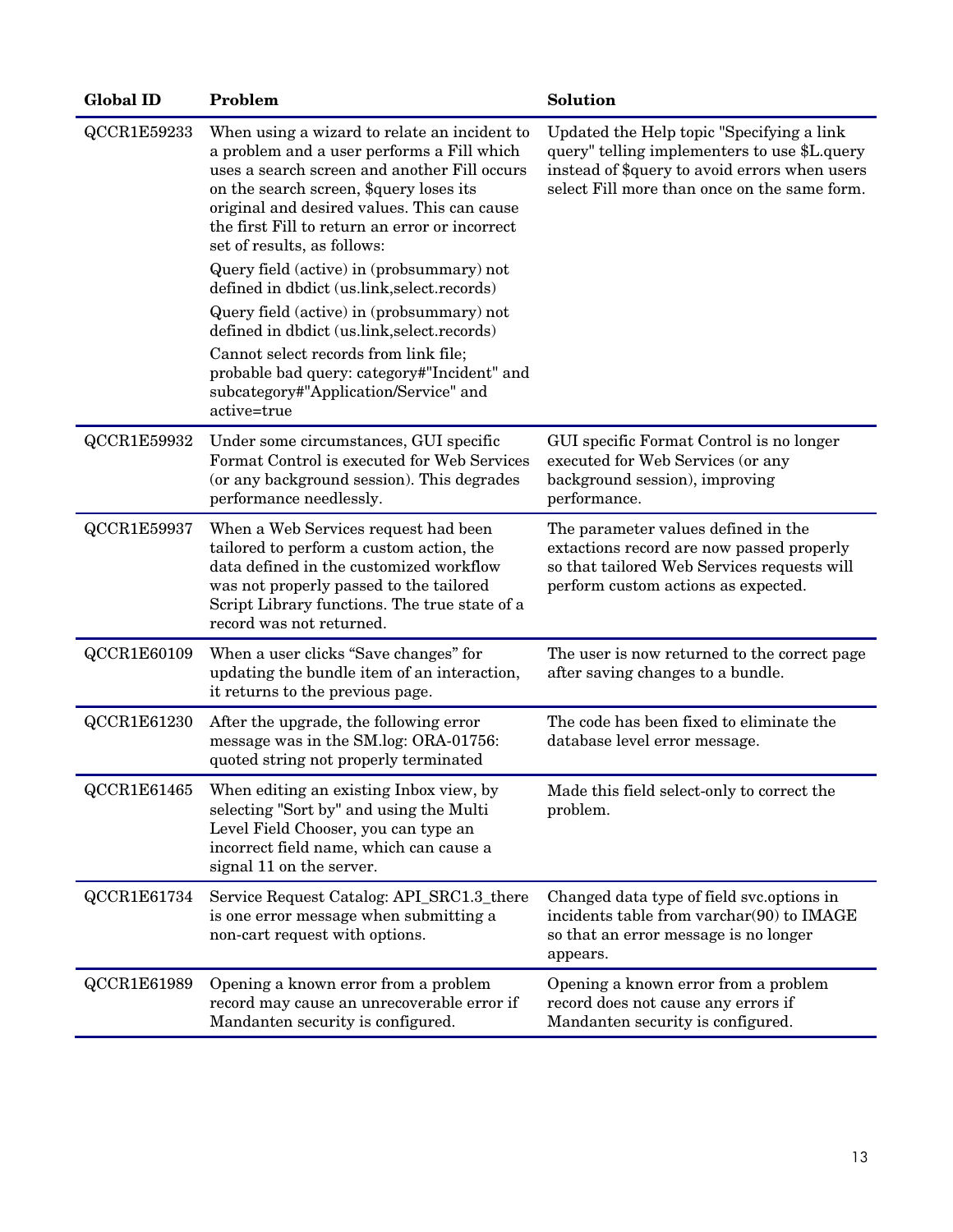| <b>Global ID</b> | Problem                                                                                                                                                                                                                                                                                                                                                                                                                                                    | Solution                                                                                                                                                                                                                                                                                                                                                                                                                                                                                                                                                                                                                                                                                       |
|------------------|------------------------------------------------------------------------------------------------------------------------------------------------------------------------------------------------------------------------------------------------------------------------------------------------------------------------------------------------------------------------------------------------------------------------------------------------------------|------------------------------------------------------------------------------------------------------------------------------------------------------------------------------------------------------------------------------------------------------------------------------------------------------------------------------------------------------------------------------------------------------------------------------------------------------------------------------------------------------------------------------------------------------------------------------------------------------------------------------------------------------------------------------------------------|
| QCCR1E62489      | Users can import Knowledge Management<br>documents with attachments from other<br>systems. When one of these documents is<br>sent into workflow (for example, Create<br>WorkingCopy), a copy of the published<br>document is created. However, the linked<br>attachment is not duplicated with its own<br>unique ID (i.e. UID) in SYSATTACHMENT.<br>Also, the scattach link inside the newly-<br>created WorkingCopy knowledge document<br>is not updated. | KMImport now correctly populates the links<br>array for imported attachments and<br>document links.                                                                                                                                                                                                                                                                                                                                                                                                                                                                                                                                                                                            |
| QCCR1E62794      | Legacy agent and marquee schedulers are<br>not disabled, and they may cause overhead<br>on new out-of-box (OOB) installs.                                                                                                                                                                                                                                                                                                                                  | Legacy agent and marquee schedulers have<br>been disabled to prevent overhead on new<br>OOB installs.                                                                                                                                                                                                                                                                                                                                                                                                                                                                                                                                                                                          |
| QCCR1E63264      | You use the Merge tool to compare and<br>merge objects after running an application<br>upgrade. However, after you select the<br>"Copy All From Left to Right" option for a<br>record and save the record in the Merge<br>tool, the record is corrupted. This issue<br>occurs when you merge a record that<br>contains certain characters, such as the<br>less-than symbol $\left( < \right)$ and the greater-than<br>symbol $(>).$                        | The Merge tool now handles special<br>characters correctly.                                                                                                                                                                                                                                                                                                                                                                                                                                                                                                                                                                                                                                    |
| QCCR1E63608      | You use the Merge tool to compare and<br>merge objects after running an application<br>upgrade. However, after you save a record<br>in the Merge tool, the record is corrupted.<br>This issue occurs when you merge a record<br>that contains certain characters, such as the<br>less-than symbol $\left( < \right)$ and the greater-than<br>symbol $(>)$ .                                                                                                | The Merge tool now handles special<br>characters correctly.                                                                                                                                                                                                                                                                                                                                                                                                                                                                                                                                                                                                                                    |
| QCCR1E8176       | Incorrect mapping in cirelationship records<br>leads to slow performance.                                                                                                                                                                                                                                                                                                                                                                                  | To speed up the performance, map the<br>cirelationship table as a Multi Row Array<br>Table. This solution works because the<br>circlationshiptable contains only 2 arrays.<br>The arrays would then be mapped as a<br>Subtable (cirelationshipa1 and<br>cirelationshipa2). Note that this solution is<br>not optimal or recommended for a table<br>such as cm3r, which contains 27 Arrays,<br>because such a mapping would cause 28<br>Tables (cm3rm1 and cm3ra1 - cm3ra27) to<br>be created. The selection of one record<br>would result in 28 queries against the<br>RDBMS. Since the circlationship table<br>contains only 2 arrays, the table can be<br>mapped to a Multi Row Array Table. |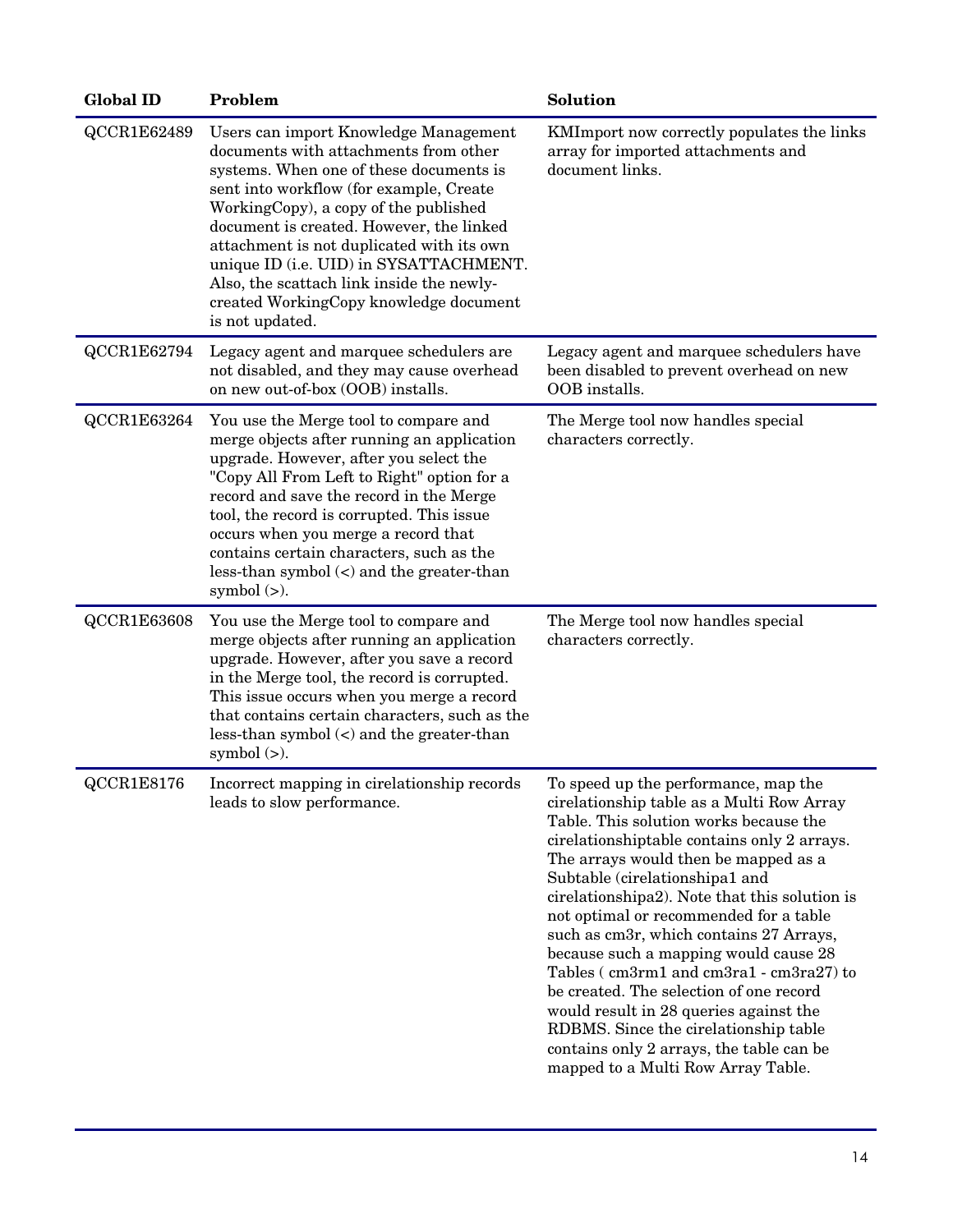| <b>Global ID</b> | Problem                                                                                                                          | Solution                                                                                                                                                 |
|------------------|----------------------------------------------------------------------------------------------------------------------------------|----------------------------------------------------------------------------------------------------------------------------------------------------------|
|                  |                                                                                                                                  | To do this, follow these steps:                                                                                                                          |
|                  |                                                                                                                                  | Log in as Falcon on a System where<br>only 1 Listener runs.                                                                                              |
|                  |                                                                                                                                  | $\overline{2}$<br>From Menu-Navigation, choose<br>Tailoring -> SQL Utilities -> Move Files<br>from SQL to SQL.                                           |
|                  |                                                                                                                                  | 3<br>On the "Basic Option" tab, choose<br>cirelationship for "File to convert".                                                                          |
|                  |                                                                                                                                  | On the "Advanced Option" tab, choose<br>4<br>Multi Row Array Table for the<br>"Disposition of Arrays" option box.                                        |
|                  |                                                                                                                                  | 5<br>Click Proceed.                                                                                                                                      |
| QCCR1E8650       | Users had more access to Configuration<br>Management than they should.                                                           | Corrected access right rights, by adding and<br>updating Format Control and capability<br>words.                                                         |
| QCCR1E8854       | Under some circumstances, the System<br>Down flag is still checked after the outage is<br>restored.                              | The System Down flag now works as<br>expected.                                                                                                           |
| QCCR1E9019       | Changing an array mapping in cm3r and<br>unloading and migrating to another system<br>can break the dbdict in the target system. | Added some null conditions that were<br>missing in the script library, so that<br>unloading and migrating to another system<br>can be done successfully. |

## <span id="page-14-0"></span>Documentation updates

| <b>Global ID</b> | Problem                                                                                                                                     | Solution                                                                                                                                                                                                                                                                                        |
|------------------|---------------------------------------------------------------------------------------------------------------------------------------------|-------------------------------------------------------------------------------------------------------------------------------------------------------------------------------------------------------------------------------------------------------------------------------------------------|
| QCCR1E21554      | Running a Crystal Report with a field name<br>containing a SQL reserved word generates<br>an ODBC error.                                    | A trouble shooting topic titled<br>"Troubleshooting: ODBC error when<br>running Crystal Reports" has been added to<br>the online Help. Crystal Report cannot sort<br>reports by any field with a SQL reserved<br>word in the field name. Instead, another<br>field must be chosen for the sort. |
| QCCR1E26610      | The documentation on the relationships<br>between inventory items is out of date in the<br>Inventory and Configuration Item online<br>help. | Updated the information on configuration<br>item relationships in the Inventory and<br>Configuration Item online help                                                                                                                                                                           |
| QCCR1E28036      | Documentation on the 'SC message List'<br>(message.list) and 'Use localized list'<br>(use.scmessage) field in the 'globallists'<br>table.   | Added missing field help records for the<br>globallists table.                                                                                                                                                                                                                                  |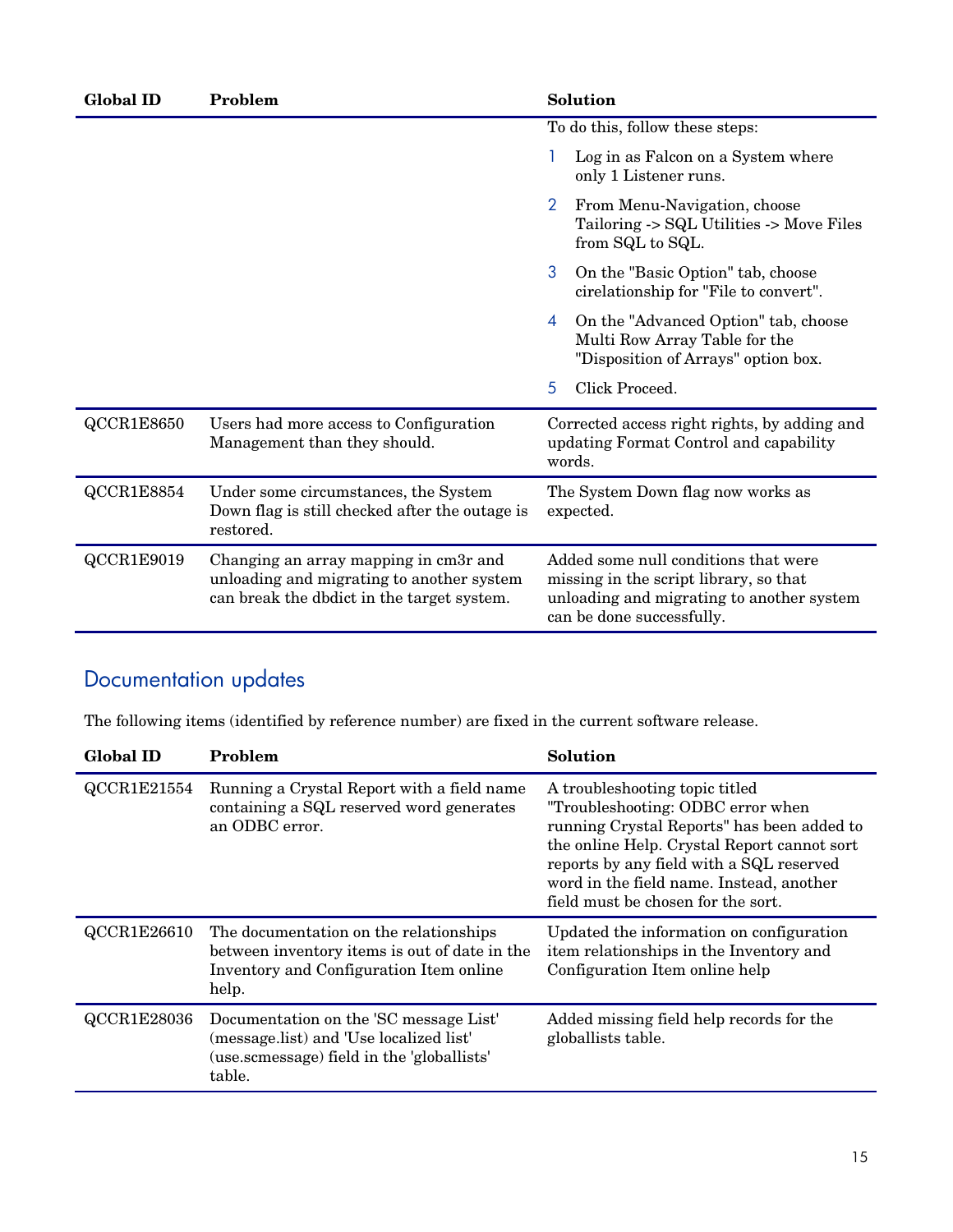| <b>Global ID</b> | Problem                                                                                                                                                                                  | Solution                                                                                                                                                                                                                                                                                                                                                                                                                                                   |
|------------------|------------------------------------------------------------------------------------------------------------------------------------------------------------------------------------------|------------------------------------------------------------------------------------------------------------------------------------------------------------------------------------------------------------------------------------------------------------------------------------------------------------------------------------------------------------------------------------------------------------------------------------------------------------|
| QCCR1E29895      | Network requirements section<br>"Requirements for a horizontal scaling<br>implementation" should be clarified.                                                                           | Updated the Help topic, Configuring a<br>horizontal scaling environment for<br>clarification.                                                                                                                                                                                                                                                                                                                                                              |
| QCCR1E30040      | Startup parameter, checkforupdate, which<br>is no longer supported, is still documented<br>in the help.                                                                                  | Removed information about this parameter<br>from the help.                                                                                                                                                                                                                                                                                                                                                                                                 |
| QCCR1E31736      | The documentation does not explain that<br>alias fields are only supported for scalar<br>fields and not for data types like arrays and<br>structures.                                    | Updated the online help topic, Alias fields,<br>to include additional information.                                                                                                                                                                                                                                                                                                                                                                         |
| QCCR1E31747      | The field help for the 'log' IM security profile<br>setting is incorrect.                                                                                                                | Updated the field help of the 'log' IM<br>security profile setting to include the correct<br>information.                                                                                                                                                                                                                                                                                                                                                  |
| QCCR1E32061      | The documentation on Web Services<br>transactions does not clearly explain<br>date/time formats.                                                                                         | Clarified the date and time formats for Web<br>Services transactions in the online by<br>adding a time conversion example.                                                                                                                                                                                                                                                                                                                                 |
| QCCR1E32085      | The Knowledge Management (KM)<br>knowledge documentation does not state<br>that we do not support editing external or<br>attached files without sending them<br>through the KM Workflow. | Updated the Knowledge Management Help<br>topics to include information about user role<br>for task topics, introductory text to the<br>procedural steps, and applicable notes and<br>steps to make sure that users are aware<br>that they need to send the knowledge<br>document into workflow, download the<br>attachment to their desktop, edit the<br>attachment, save the changes, and then re-<br>upload the attachment to the knowledge<br>document. |
| QCCR1E32180      | Documentation for the Forms Designer<br>Image widget is incorrect.                                                                                                                       | Updated the online help to include correct<br>information about using images on forms.                                                                                                                                                                                                                                                                                                                                                                     |
| QCCR1E32247      | The documentation states that Service<br>Manager has 17 default out-of-box (OOB)<br>notification records for Incident<br>Management when there are actually only<br>10 OOB.              | Updated the Help topic, List default<br>notifications, to list the correct out-of-box<br>notification records for Incident<br>Management.                                                                                                                                                                                                                                                                                                                  |
| QCCR1E32261      | Unable to override SLA in interactions or<br>incidents, as described in the online Help.                                                                                                 | Removed out-of-date information from the<br>online help.                                                                                                                                                                                                                                                                                                                                                                                                   |
| QCCR1E32305      | The Workflow view and Workflow section<br>documentation should include compatibility<br>information.                                                                                     | Updated the "Workflow view" and "Problem<br>Management workflow section" help topics<br>to include Java compatibility information.                                                                                                                                                                                                                                                                                                                         |
| QCCR1E32440      | Service Manager Installation Guide does<br>not clearly show the type of KM plugin<br>library to be used for HP-UX Itanium and<br>HP-UX PA RISC.                                          | Updated the Service Manager instructions<br>on how to install the new Knowledge<br>Management Search Engine.                                                                                                                                                                                                                                                                                                                                               |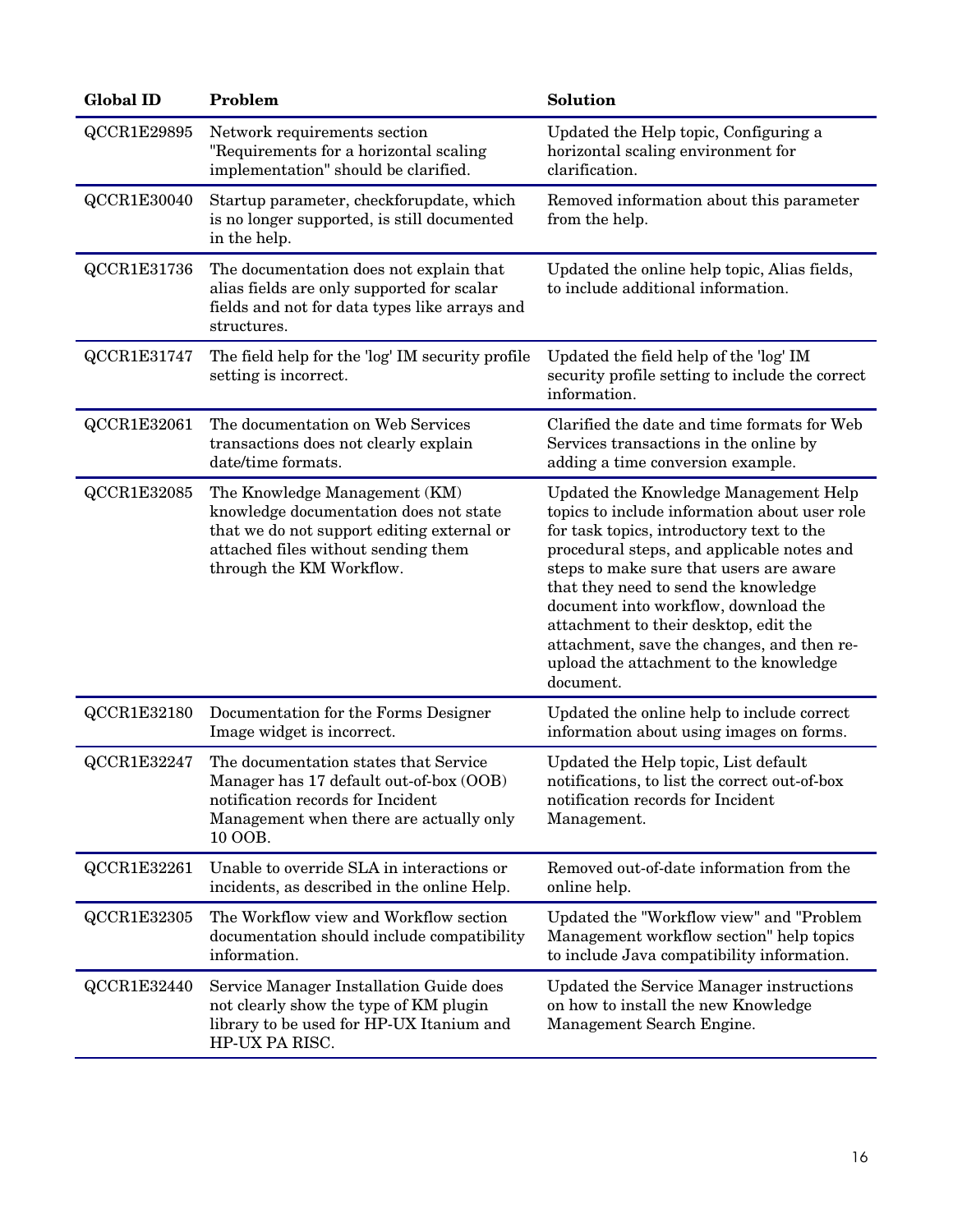| <b>Global ID</b>   | Problem                                                                                                                                                                                                                                                                                                                                                                      | Solution                                                                                                                                                                                                          |
|--------------------|------------------------------------------------------------------------------------------------------------------------------------------------------------------------------------------------------------------------------------------------------------------------------------------------------------------------------------------------------------------------------|-------------------------------------------------------------------------------------------------------------------------------------------------------------------------------------------------------------------|
| <b>QCCR1E47440</b> | The Service Manager documentation<br>incorrectly specifies the time setting<br>necessary to repeat a task every 24 hours as<br>"00:00:00".                                                                                                                                                                                                                                   | Corrected the documentation on how to set<br>up a task to run on a daily basis. The<br>documentation now tells you to specify a 24<br>hour interval as "1 00:00:00".                                              |
| QCCR1E47617        | The documentation should be updated to<br>include instructions on correctly populating<br>data, once the datatypes have been changed<br>for files that require it.                                                                                                                                                                                                           | A new section has been added to the Service<br>Manager Upgrade guide to give instructions<br>on how to migrate/convert existing data to<br>the new data type, with an example<br>provided.                        |
| QCCR1E48435        | Inaccurate information in Help topic, Order-<br>generation methods.                                                                                                                                                                                                                                                                                                          | Deleted the help topic, Order-generation<br>methods, from the online Help                                                                                                                                         |
| <b>QCCR1E48879</b> | It is not possible to set a database column to<br>reference a NULL TABLE from the system<br>definition. Instead, the following errors<br>occur:<br>Update for file ' <filename>' bypassed due to<br/>error<br/>Sql table alias value of 'n1' does not exist<br/>Update for file '<filename>' bypassed due to</filename></filename>                                           | Updated the Help topic titled "Remove a<br>field from an existing database dictionary<br>record" to add the information necessary to<br>add a NULLTABLE with alias n1, using the<br>dbdict utility.               |
| QCCR1E49052        | error<br>There is no documentation on the usage<br>history (kmusagehistory) for Knowledge<br>Management document (kmdocument)<br>activity. We should document when and<br>where to expect "kmusagehistory" records to<br>be created and the Usage Type to expect,<br>based on what action is performed on either<br>published kmdocuments or the working<br>copy kmdocument. | Created a new Help topic, Knowledge<br>Management statistics tracked in the<br>kmusagehistory table, to include<br>information about the statistics captured in<br>this table.                                    |
| QCCR1E49606        | Documentation missing User Selection<br>configuration in Service Catalog, if Pick List<br>and currency are included                                                                                                                                                                                                                                                          | Updated the online Help to include<br>information about configuring User<br>Selections when Pick List and currency are<br>included.                                                                               |
| QCCR1E49674        | The "groupmcastaddress" parameter in the<br>Help topic "Example: Setting up a<br>horizontal scaling Implementation" gives an<br>incorrect multicasting address range.                                                                                                                                                                                                        | Changed the documentation to reflect a<br>valid TCP/IP address for UDP multicasting<br>(addresses 224.0.1.0 to 239.255.255.255,<br>inclusive.)                                                                    |
| QCCR1E51775        | The Service Manager online Help refers to a<br>document titled "HP Service Manager<br>Support Matrix" for a list of supported CTI<br>applications, but this document cannot be<br>found.                                                                                                                                                                                     | Fixed bad reference in the online help.                                                                                                                                                                           |
| QCCR1E52987        | If there is a high availability failover cluster<br>set up (for example, a Microsoft cluster), you<br>need to have a license for the virtual IP as<br>well as the nodes' physical IP.                                                                                                                                                                                        | Updated the installation guide by adding a<br>statement to the licensing section that tells<br>users that they need a license for the virtual<br>IP as well, if there is a high availability<br>failover cluster. |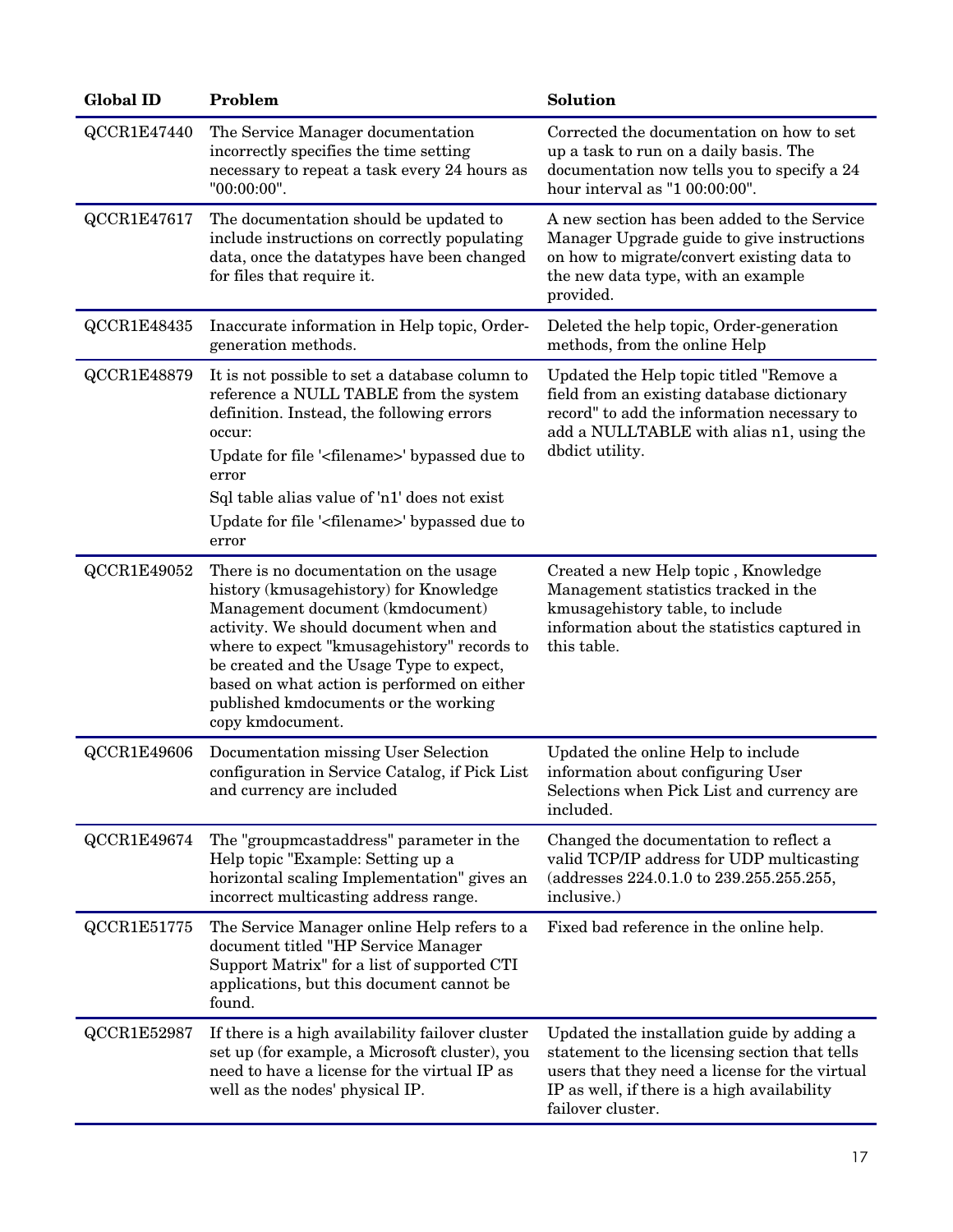| <b>Global ID</b> | Problem                                                                                                                                                                                                                                                                                          | <b>Solution</b>                                                                                                                                                                                                                                                                                                        |
|------------------|--------------------------------------------------------------------------------------------------------------------------------------------------------------------------------------------------------------------------------------------------------------------------------------------------|------------------------------------------------------------------------------------------------------------------------------------------------------------------------------------------------------------------------------------------------------------------------------------------------------------------------|
| QCCR1E53112      | The Service Manager online help should<br>provide more detailed information about the<br>practical limitations of Global Lists.                                                                                                                                                                  | Updated the information about global lists<br>in the online help.                                                                                                                                                                                                                                                      |
| QCCR1E54378      | When an Employee Self Service (ESS) user<br>right-clicked on an ESS Menu and clicked<br>on "Open in New Window," a new window<br>opened but displayed a blank form. When<br>the user closed that window, the parent<br>screen session terminated and the user was<br>logged out of the system.   | The Open New Window function now works<br>properly for ESS users.                                                                                                                                                                                                                                                      |
| QCCR1E54763      | Update the documentation so that it is clear<br>that not All options display when<br>Administration Mode is enabled, since a<br>different displayscreen might be used based<br>on the value of the Administration Mode<br>check box.                                                             | Updated the topic, The Database Manager<br>utility, to better describe the Administration<br>Mode check box.                                                                                                                                                                                                           |
| QCCR1E56094      | Wrong text in the Integrations Help topic<br>link that points to the "HP Business Service"<br>Management (BSM)" topic. The link text<br>reads "HP Business Service Management<br>(BSM) (OMi) ". This issue exists both in the<br>bullet list and Related Topics.                                 | Changed the link text to "HP Business"<br>Service Management (BSM)".                                                                                                                                                                                                                                                   |
| QCCR1E56099      | In the "Add an Operations Orchestration<br>integration" topic, information about the<br>Interval Time (s) and Endpoint Server<br>parameters is incorrect.                                                                                                                                        | Changed the parameter descriptions to the<br>following:<br>Interval Time (s) - (Required) User-<br>defined. For example: 600.                                                                                                                                                                                          |
|                  |                                                                                                                                                                                                                                                                                                  | Endpoint Server - Enter a name that<br>identifies your Operations Orchestration<br>server host. For example, oo_host1. Display<br>the name for your Operations Orchestration<br>server host.                                                                                                                           |
| QCCR1E56107      | In the Service Manager documentation, the<br>topic "How do I publish a Document Engine<br>display action in the Web Services API?"<br>contains an incorrect statement: "Note: If a<br>join file is chosen, the allowed actions for<br>the join file come from the primary table of<br>the join." | Update the relevant section in the Web<br>Services Guide with a correct statement<br>that reads: "Note: If a join file is chosen, the<br>allowed actions for the join file are<br>controlled by the initialization expressions<br>in the ext.init Process record (click Tailoring)<br>> Document Engine > Processes)." |
| QCCR1E56286      | Online help states that Service Manager<br>supports Oracle 10.2 for case-insensitive<br>use. However, Oracle 10.2 is no longer on<br>the compatibility matrix.                                                                                                                                   | Removed incorrect information from the<br>help, and referred the user to the<br>compatibility matrix for the correct<br>information.                                                                                                                                                                                   |
| QCCR1E57636      | In the "Add a Release Control integration"<br>help topic, the URL of Release Control is<br>wrong.                                                                                                                                                                                                | Updated the help topic, Add a Release<br>Control integration, with the correct<br>Release Control URL.                                                                                                                                                                                                                 |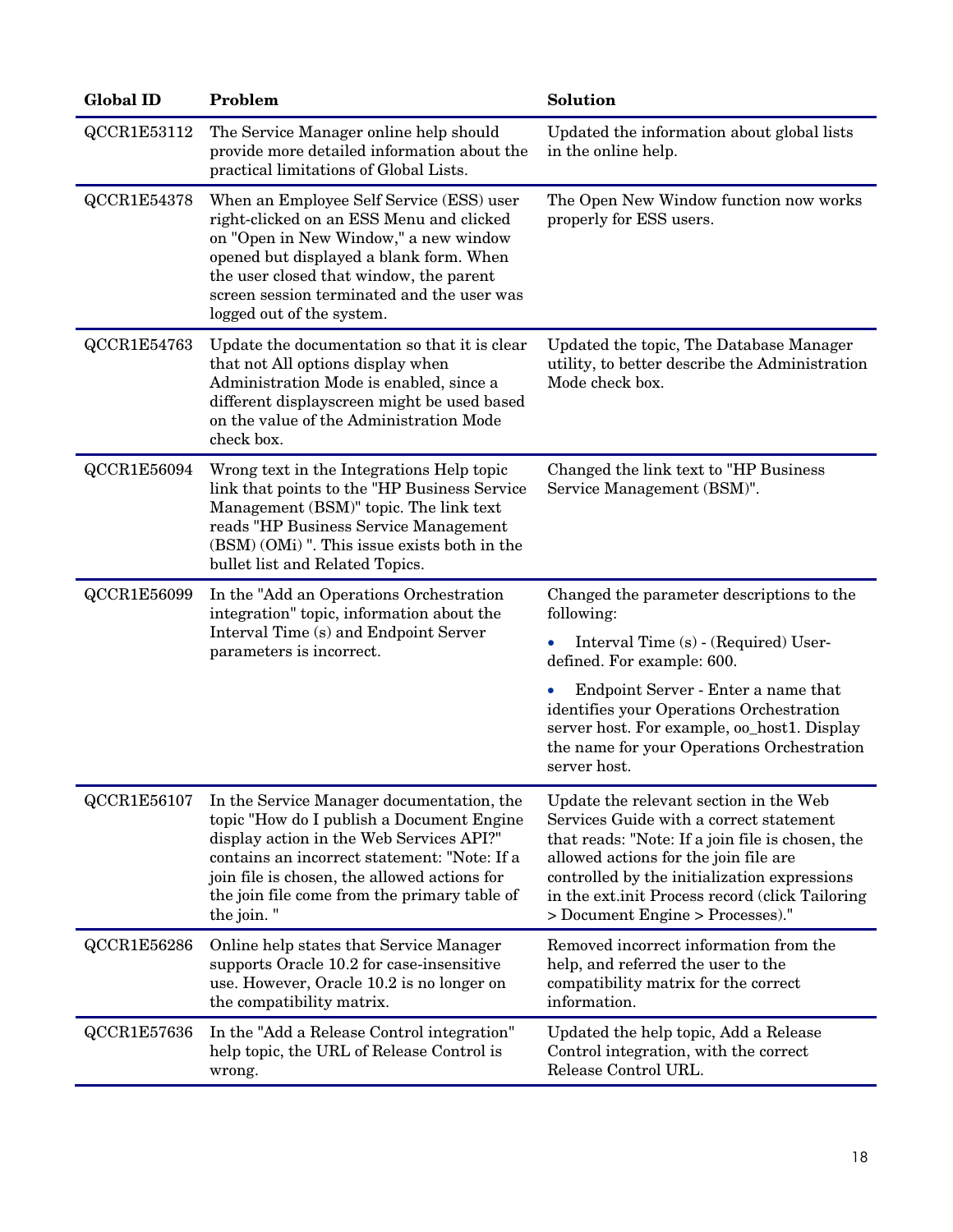| <b>Global ID</b>   | Problem                                                                                                                                                                                                  | <b>Solution</b>                                                                                                                                                                                                                                                                  |
|--------------------|----------------------------------------------------------------------------------------------------------------------------------------------------------------------------------------------------------|----------------------------------------------------------------------------------------------------------------------------------------------------------------------------------------------------------------------------------------------------------------------------------|
| QCCR1E58256        | Field name of "n" makes the field<br>inaccessible by <fieldname> in <filevar><br/>notation. The <fieldindex> in <filevar><br/>notation still works.</filevar></fieldindex></filevar></fieldname>         | Updated the list of reserved words so that a<br>field is accessible by the <fieldname> in<br/><filevar> notation.</filevar></fieldname>                                                                                                                                          |
| <b>QCCR1E58483</b> | Error message occurs when following<br>documentation for creating a Changes data<br>push for UCMDB 9.0.                                                                                                  | Corrected documented steps used to create a<br>Changes data push in UCMDB 9.0.                                                                                                                                                                                                   |
| QCCR1E58712        | Service Manager document contains<br>inaccurate information regarding the<br>numberoflogfiles parameter.                                                                                                 | Updated the Help topic "Enable log<br>switching" to reflect accurate information.                                                                                                                                                                                                |
| QCCR1E60294        | Service Request Catalog (SRC) Installation<br>and Configuration Guide for Service<br>Manager 9.21 has out-of-date information.                                                                           | Service Request Catalog (SRC) Installation<br>and Configuration Guide has been updated<br>with the correct information.                                                                                                                                                          |
| QCCR1E60828        | The documentation that came with SRC-<br>1.20 did not properly explain how to deploy<br>the software.                                                                                                    | The SRC documentation has been corrected<br>revised and updated.                                                                                                                                                                                                                 |
| QCCR1E61452        | In the Windows client, triggers cannot be<br>traced. In RAD Debugger, when the<br>command line "tt" is executed, the following<br>message is received: Trigger trace is not<br>supported by this client. | The RAD command "tt" was deprecated and<br>removed from the online Help.                                                                                                                                                                                                         |
| QCCR1E61490        | Documentation indicates that HP Service<br>Manager (SM) provides sample Integration<br>Manager templates.                                                                                                | Updated the online Help topic "Integration<br>Manager" to clarify that the out-of-box<br>(OOB) SMIS integration templates are not<br>provided as sample interfaces and that<br>users need to use the templates to manually<br>set up the integrations to certain HP<br>products. |

## <span id="page-18-0"></span>Integrations updates

| <b>Global ID</b> | Problem                                                                                                                                                   | Solution                                                                                                                                                        |
|------------------|-----------------------------------------------------------------------------------------------------------------------------------------------------------|-----------------------------------------------------------------------------------------------------------------------------------------------------------------|
| QCCR1E55039      | In a Service Manager and uCMDB<br>integration environment with Multi-<br>Tenancy, you cannot log into uCMDB after<br>updating a company to inactive.      | You can log into uCMDB after updating a<br>company to inactive.                                                                                                 |
| QCCR1E55837      | The Launch Business Impact Report and<br>Launch Problem Isolation options are<br>available even when there is no affected CI<br>attached to the incident. | Disabled the Launch Business Impact<br>Report and Launch Problem Isolation<br>options when there is no CI attached or<br>when the attached CI is not from uCMDB |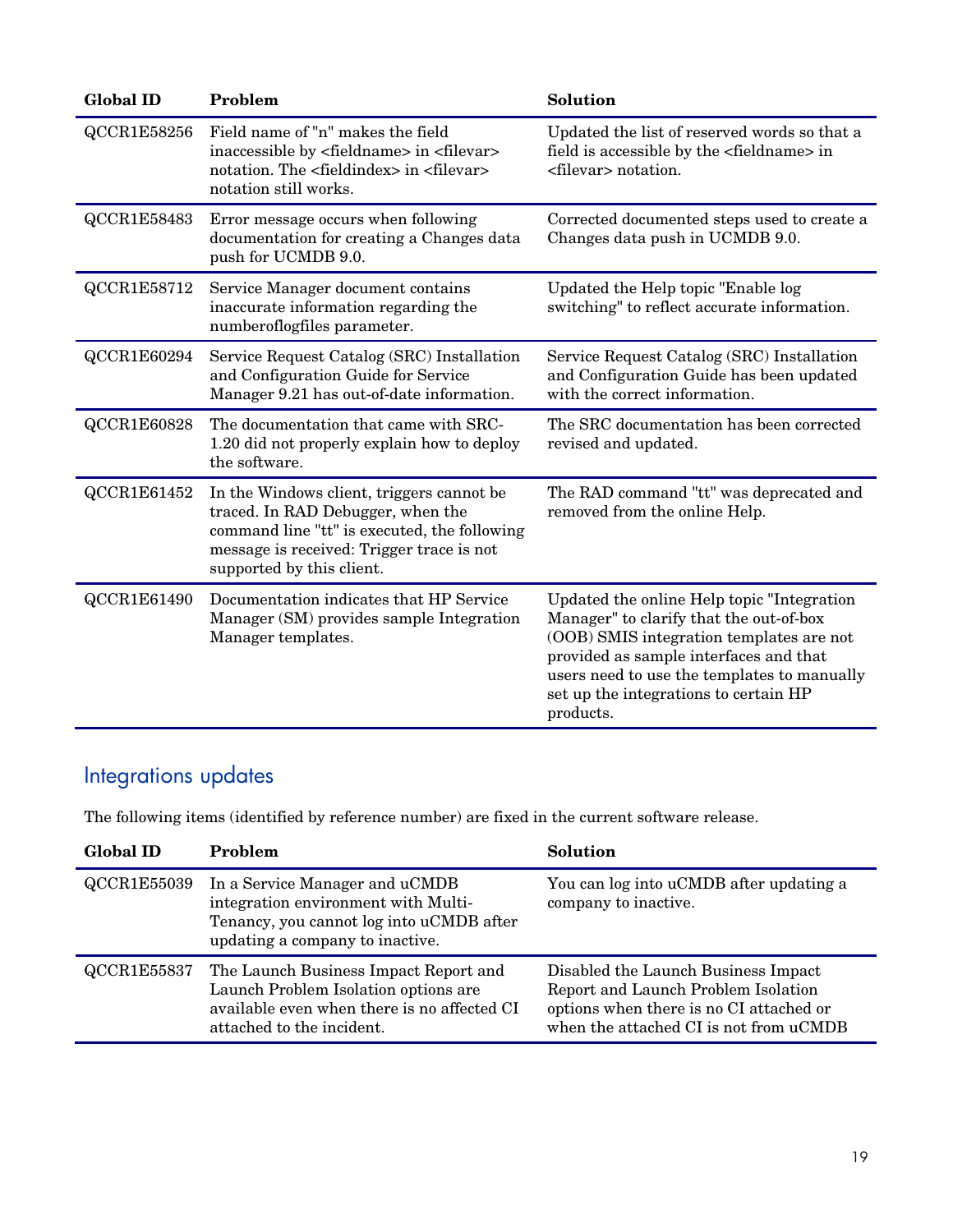| <b>Global ID</b> | Problem                                                                                                                                                                                                                                                                                                                                               | Solution                                                                                                                                                                                                                                                                                                 |
|------------------|-------------------------------------------------------------------------------------------------------------------------------------------------------------------------------------------------------------------------------------------------------------------------------------------------------------------------------------------------------|----------------------------------------------------------------------------------------------------------------------------------------------------------------------------------------------------------------------------------------------------------------------------------------------------------|
| QCCR1E60674      | When you view a change record In a system<br>with integrations with Release Control and<br>uCMDB, the "Change Calendar" and<br>"Change Assessment" sections refresh and<br>the focus automatically jumps to these two<br>sections every time that you update any<br>field in the change record. This issue occurs<br>when you are using a Web client. | When you view a change record In a system<br>with integrations with Release Control and<br>uCMDB, the "Change Calendar" and<br>"Change Assessment" sections are loaded<br>only the first time they are expanded. These<br>two sections do not refresh until the next<br>time you open the change record. |

## <span id="page-19-0"></span>Packaging updates

The following items (identified by reference number) are fixed in the current software release.

| <b>Global ID</b> | Problem                                                                                                                                             | Solution                                                                                                                                                                                             |
|------------------|-----------------------------------------------------------------------------------------------------------------------------------------------------|------------------------------------------------------------------------------------------------------------------------------------------------------------------------------------------------------|
| QCCR1E22793      | If the user updates the client by clicking on<br>Help > Software Updates > New Updates,<br>the updated files are not removed by the<br>uninstaller. | Updated the documentation to explain that<br>the uninstall process intentionally preserves<br>these files and settings, and to instruct the<br>user to remove the files manually after<br>uninstall. |

## <span id="page-19-1"></span>Server updates

| <b>Global ID</b> | Problem                                                                                                                                                                                                                                                                                                                                                                                                                                                                                                                                   | Solution                                                                                                                                                                                                                                                                                                           |
|------------------|-------------------------------------------------------------------------------------------------------------------------------------------------------------------------------------------------------------------------------------------------------------------------------------------------------------------------------------------------------------------------------------------------------------------------------------------------------------------------------------------------------------------------------------------|--------------------------------------------------------------------------------------------------------------------------------------------------------------------------------------------------------------------------------------------------------------------------------------------------------------------|
| QCCR1E22672      | Mandanten filter based on an array field is<br>not appended for IR, LDAP, and SQL<br>queries.                                                                                                                                                                                                                                                                                                                                                                                                                                             | Mandanten filters based on an array field<br>are appended for IR, LDAP, and SQL<br>queries.                                                                                                                                                                                                                        |
| QCCR1E24218      | Unable to search on the original value<br>stored in an encrypted field.                                                                                                                                                                                                                                                                                                                                                                                                                                                                   | Documentation explains that once a field in<br>a table is encrypted, users can no longer<br>search for the contents of the field. The field<br>is not searchable.                                                                                                                                                  |
| QCCR1E31929      | When a virtual join is executed selecting<br>hundreds of records or records containing a<br>significant amount a data, the JVM can<br>potentially run out of Java Heap. Since all<br>virtual join data must be obtained when a<br>record is displayed, this has the potential to<br>cause a servlet's JVM to run out of Heap<br>memory. As a result, environments with<br>excessive virtual join data (excessive is<br>typically in the thousands of records) can<br>cause instability and servlets to crash in<br>customer environments. | Code modified so that only the SELECT<br>statements issued to the database to obtain<br>the virtual join data select only the columns<br>and table required. In addition, the XML<br>response to the client only contains the<br>required data and not all the data in the<br>record (as returned by SELECT $*$ ). |
| QCCR1E52784      | If the parameter, dbkeepalive, is added to<br>the sm.ini file, data no longer displays in<br>virtual joins.                                                                                                                                                                                                                                                                                                                                                                                                                               | The parameter, dbkeepalive, is obsolete and<br>has been removed from the product.                                                                                                                                                                                                                                  |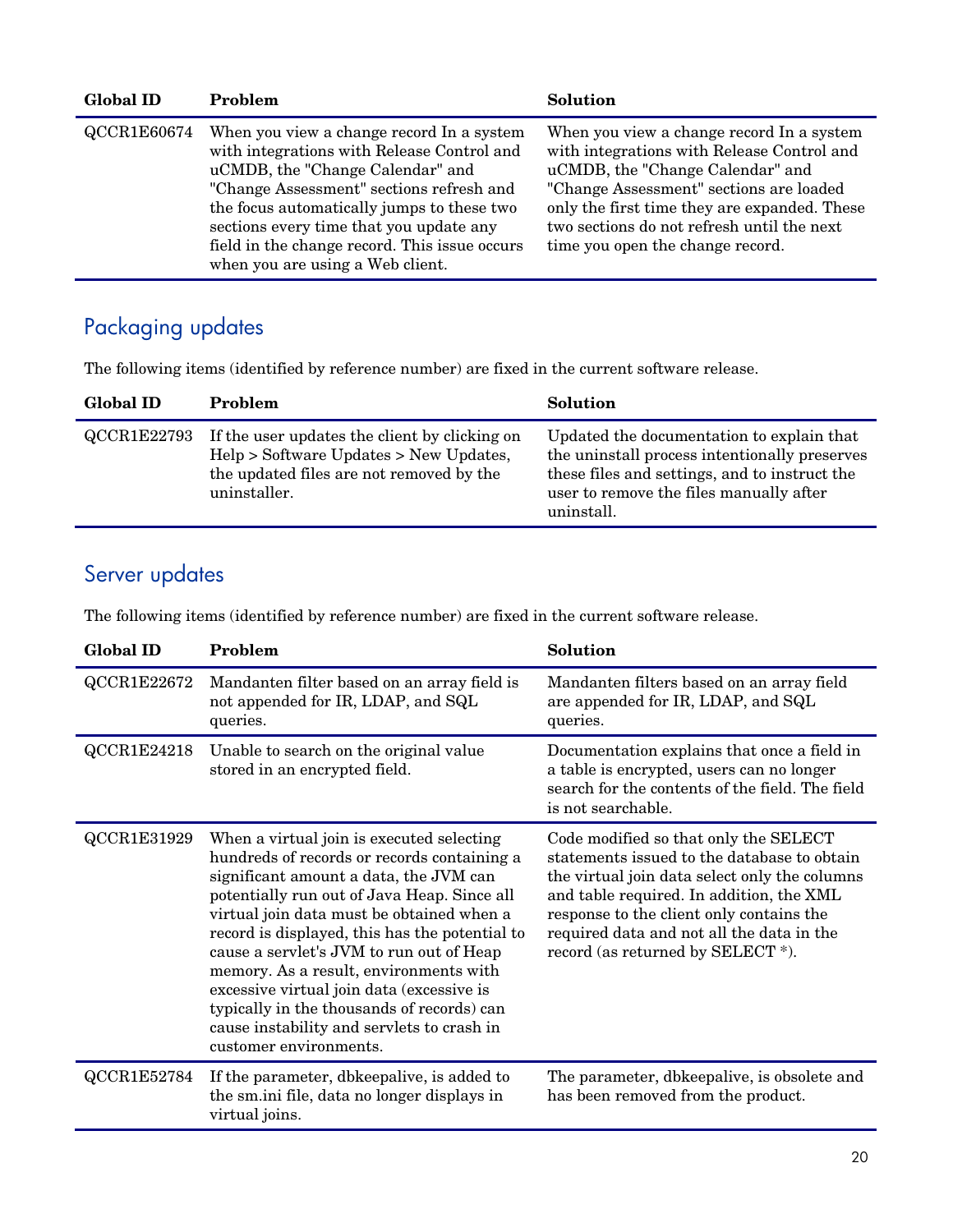| <b>Global ID</b> | Problem                                                                                                                                                                                                                                                 | <b>Solution</b>                                                                                                                                                        |
|------------------|---------------------------------------------------------------------------------------------------------------------------------------------------------------------------------------------------------------------------------------------------------|------------------------------------------------------------------------------------------------------------------------------------------------------------------------|
| QCCR1E56826      | The write File() JavaScript global method<br>corrupts files when it is run in binary mode<br>(second parameter containing a "B").                                                                                                                       | The JavaScript global method writeFile()<br>now handles the binary file operation<br>correctly.                                                                        |
| QCCR1E60386      | When trying to run a long set of parameters<br>in Service Manager (as a service) on<br>Windows, the service fails to be started<br>correctly with errors in the log. This is<br>because the sm.cfg commands are truncated<br>after the 255th character. | The sm.cfg command line limit has been<br>increased from 256 to 2048 characters, and<br>the Service Manager service can now be<br>started successfully without errors. |
| QCCR1E62740      | Need a way to read data policy records to<br>simplify application development.                                                                                                                                                                          | Implemented a new RAD function<br>(policyread) to read the data policy records<br>for applications, instead of reading the data<br>directly from the database.         |

## <span id="page-20-0"></span>Service Request Catalog updates

The following items (identified by reference number) are fixed in the current software release.

| <b>Global ID</b> | Problem                                                                                                                                                                                                                                                                                                    | <b>Solution</b>                                                                                                                                            |  |
|------------------|------------------------------------------------------------------------------------------------------------------------------------------------------------------------------------------------------------------------------------------------------------------------------------------------------------|------------------------------------------------------------------------------------------------------------------------------------------------------------|--|
| QCCR1M812        | A user with the required capability assigned<br>cannot make a departmental request if the<br>item has a specific open subscription change<br>connector associated with it. For example, a<br>department requestor may not be able to<br>request an item if they are not associated<br>with the department. | Closed with no change. Unable to reproduce<br>the defect.                                                                                                  |  |
| QCCR1M935        | The total correct price appears in the line<br>item section of the screen instead of in the<br>request summary area.                                                                                                                                                                                       | The API changed to return values correctly<br>in the same currency.                                                                                        |  |
| QCCR1M939        | In Resubmit mode, checking and clearing a<br>checkbox causes inaccurate changes to the<br>total price of the request.                                                                                                                                                                                      | The server was not setting the price to the<br>price of the selected option. When the price<br>was recalculated, the selected option price<br>was omitted. |  |

## <span id="page-20-1"></span>Web client updates

| <b>Global ID</b> | Problem                                                                                                                                                                                                         | Solution                                                                                                                    |
|------------------|-----------------------------------------------------------------------------------------------------------------------------------------------------------------------------------------------------------------|-----------------------------------------------------------------------------------------------------------------------------|
| QCCR1E51558      | When you have Service Manager an RC<br>integration, the "Change Calendar" and<br>"Change Assessment" sections refresh and<br>load data every time you expand a<br>collapsible section with the Firefox browser. | You no longer have to wait for the data to<br>load every time you expand a collapsible<br>section with the Firefox browser. |
| QCCR1E53763      | You get JavaScript errors when you try to<br>log in when the server is not running.                                                                                                                             | Changed the exception type, so that the<br>JavaScript errors will no longer occur.                                          |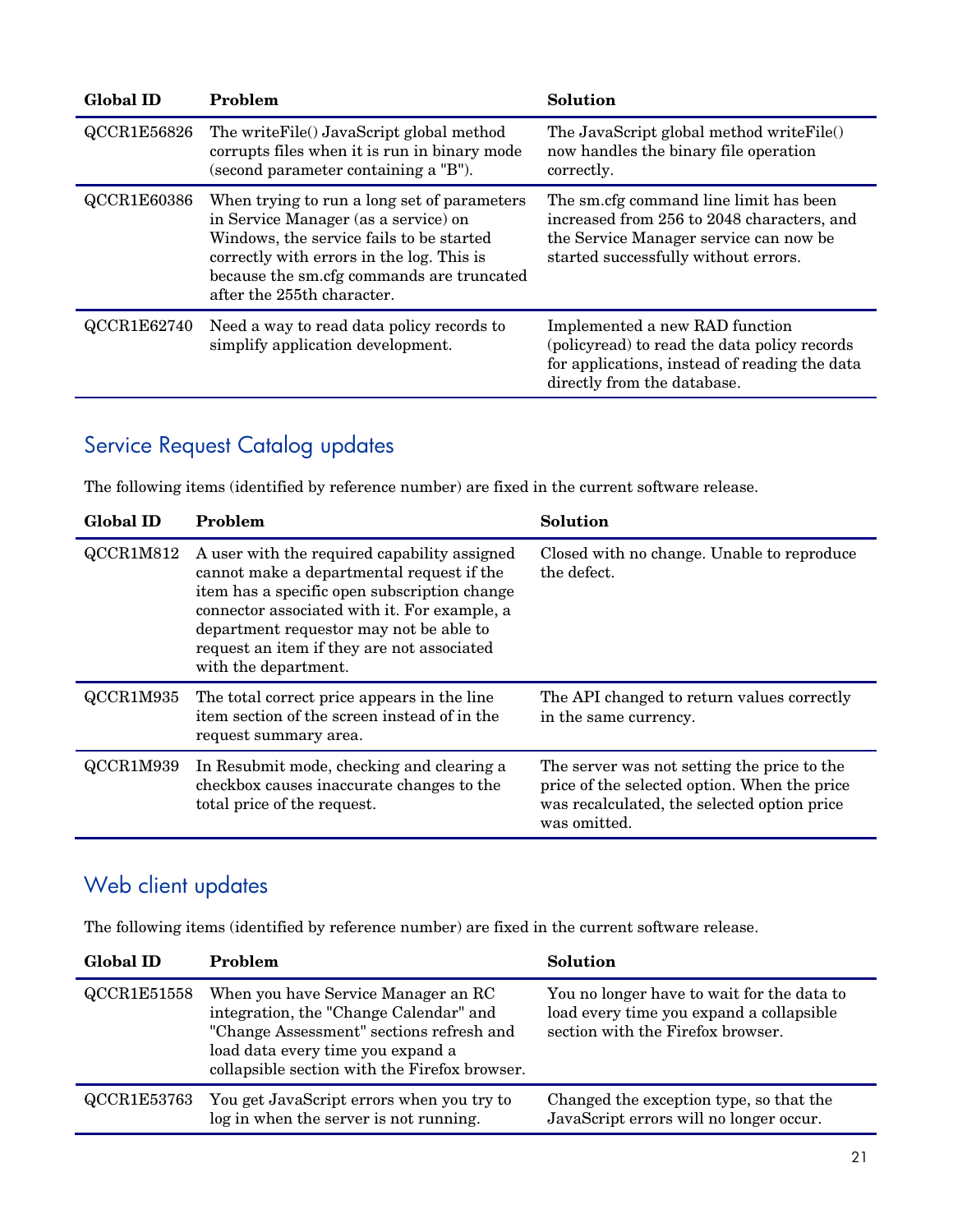| <b>Global ID</b>   | Problem                                                                                                                                                                                                                                                                                         | Solution                                                                                                                                                                                                                                                                                                                                                                                                                                                                                                                          |
|--------------------|-------------------------------------------------------------------------------------------------------------------------------------------------------------------------------------------------------------------------------------------------------------------------------------------------|-----------------------------------------------------------------------------------------------------------------------------------------------------------------------------------------------------------------------------------------------------------------------------------------------------------------------------------------------------------------------------------------------------------------------------------------------------------------------------------------------------------------------------------|
| QCCR1E54497        | When user uses the buttons related to read-<br>only fields like 'Find' button, there might<br>not be a response since there is no form field<br>reference set which could be passed to the<br>server to retrieve data.                                                                          | The read-only fields now carry name<br>attributes, which are submitted to the<br>server to get related information so users<br>receive proper responses related to read-<br>only fields.                                                                                                                                                                                                                                                                                                                                          |
| QCCR1E56271        | A floating group component cannot expand<br>or collapse in an accessible.do portal.                                                                                                                                                                                                             | Updated the web tier so that floating group<br>components work properly in an<br>accessible.do portal.                                                                                                                                                                                                                                                                                                                                                                                                                            |
| QCCR1E57579        | When creating an interaction or incident,<br>the Affected CI field is generating an error<br>when the user tries to fill the selected area.<br>The Web page shows an error if the user<br>double-clicks on the error icon.                                                                      | Added format control validation so that<br>filling the selected area of the Affected CI<br>field will no longer generate an error.                                                                                                                                                                                                                                                                                                                                                                                                |
| <b>QCCR1E59188</b> | Could not open a record by using the 'Enter'<br>key from a record list.                                                                                                                                                                                                                         | Updated the Help topic titled "Working with<br>record lists" to document how to use the Tab<br>and Enter keys when viewing a record list.                                                                                                                                                                                                                                                                                                                                                                                         |
| QCCR1E59420        | When using the Service Manager Web Tier<br>in Views with auto-formatting set, the View<br>would sometimes hang. The auto-formatting<br>was checking a number field and the<br>number field was NULL, which caused the<br>View to hang and a JavaScript error to<br>occur in the browser window. | The View no long hangs on rows where the<br>numeric value is missing.                                                                                                                                                                                                                                                                                                                                                                                                                                                             |
| QCCR1E60097        | When using characters that are treated as<br>illegal (for example, the right-arrow<br>character), the Web client fails with the<br>following error message: "Error: The data<br>%22Test"is not legal for a JDOM<br>character context: 0x1a is not a legal XML<br>character."                    | Control characters can be saved on the<br>Windows and Web clients without errors.<br>Note: If a control character is entered in a<br>single-line text field of a record, then when<br>Service Manager loads the record, the<br>control character displays as "&#x?; " where<br>"" represents a hexadecimal number. For<br>example, the right-arrow character will<br>display as " $&\#x1a$ ;". However, in a multi-<br>line text field, the control character displays<br>exactly as it was entered when the record is<br>loaded. |
| QCCR1E62168        | If a user has an LW-SSO cookie but the user<br>is not created in Service Manager, there is a<br>loop in the application.                                                                                                                                                                        | Web client displays an error page if a user<br>has an LW-SSO cookie but the user is not<br>created in Service Manager.                                                                                                                                                                                                                                                                                                                                                                                                            |
| QCCR1E65502        | Using direct URL access to a specified<br>incident does not work.                                                                                                                                                                                                                               | Using direct URL access to a web page will<br>open up the form with the specified Incident<br>values filled in.                                                                                                                                                                                                                                                                                                                                                                                                                   |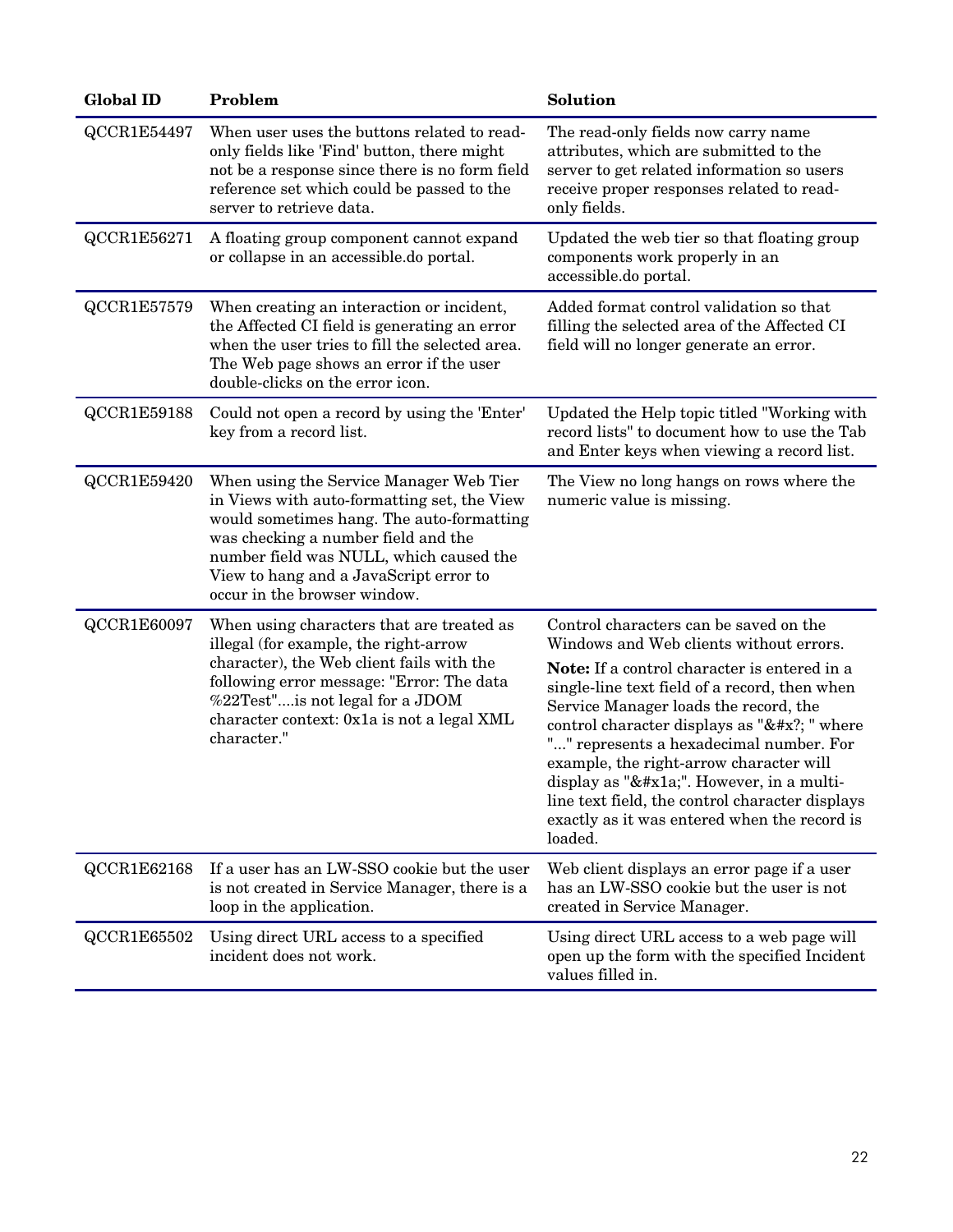# <span id="page-22-0"></span>Known Problems, Limitations, and Workarounds

### <span id="page-22-1"></span>Service Manager Known Issues

This software release has the following Service Manager known issues.

| Global<br>ID           | <b>Customer Note</b>                                                                                                                                                                                                                                                                                                                                             | <b>Workaround Note</b>                                                                                                                                                                                                                                                                                                                                                                                                                  |
|------------------------|------------------------------------------------------------------------------------------------------------------------------------------------------------------------------------------------------------------------------------------------------------------------------------------------------------------------------------------------------------------|-----------------------------------------------------------------------------------------------------------------------------------------------------------------------------------------------------------------------------------------------------------------------------------------------------------------------------------------------------------------------------------------------------------------------------------------|
| QCCR1E<br>22046        | When the ocmcats elect file is mapped<br>to SQL, the expression<br>null(quote.categories) generates a<br>syntax error in the SQL statement.                                                                                                                                                                                                                      | No workaround available at this time.                                                                                                                                                                                                                                                                                                                                                                                                   |
| <b>QCCR1E</b><br>32086 | A Knowledge document with<br>attachments can have hypertext links<br>to those attachments. When a user<br>needs to update an attachment, the<br>user may double-click the attachment<br>to open it from within the knowledge<br>document edit format, update the<br>attachment, and then save it. This<br>will result in a broken link to the file<br>attachment | When a user needs to update an attachment, the<br>document needs to be sent into the Knowledge<br>Management workflow so that administrators can edit<br>the document, view the attachment, and then save the<br>attachment to the desktop to make changes to the<br>attachment. Once the attachment is updated, re-upload<br>the attachment to the knowledge document, re-link to<br>the attachment, and then re-publish the document. |
| QCCR1E<br>59371        | In the web client, when a QBE form is<br>displayed as the result of a Fill<br>operation, many tab operations are<br>required to position the cursor on the<br>list to select from when using Internet<br>Explorer, while only one tab operation<br>is required when using Firefox.                                                                               | No workaround available at this time.                                                                                                                                                                                                                                                                                                                                                                                                   |
| QCCR1E<br>59527        | Service Manager allows a user to log<br>in to Service Manager using both<br>lowercase and uppercase login names<br>(for example, falcon vs. FALCON),<br>when it is configured as follows:<br>The Service Manager database is<br>case-sensitive.<br>Active Directory is case-<br>insensitive.<br>All operator IDs are lowercase in                                | No workaround available at this time.                                                                                                                                                                                                                                                                                                                                                                                                   |
|                        | Service Manager and in LDAP (Active<br>Directory).<br>It should not be possible for a user to<br>log in to Service Manager using both<br>lowercase and uppercase login names.                                                                                                                                                                                    |                                                                                                                                                                                                                                                                                                                                                                                                                                         |
| QCCR1E<br>61837        | After running the Upgrade Utility,<br>messages in the upgrade.log file are<br>timestamped with the time zone of the                                                                                                                                                                                                                                              | No workaround available at this time.                                                                                                                                                                                                                                                                                                                                                                                                   |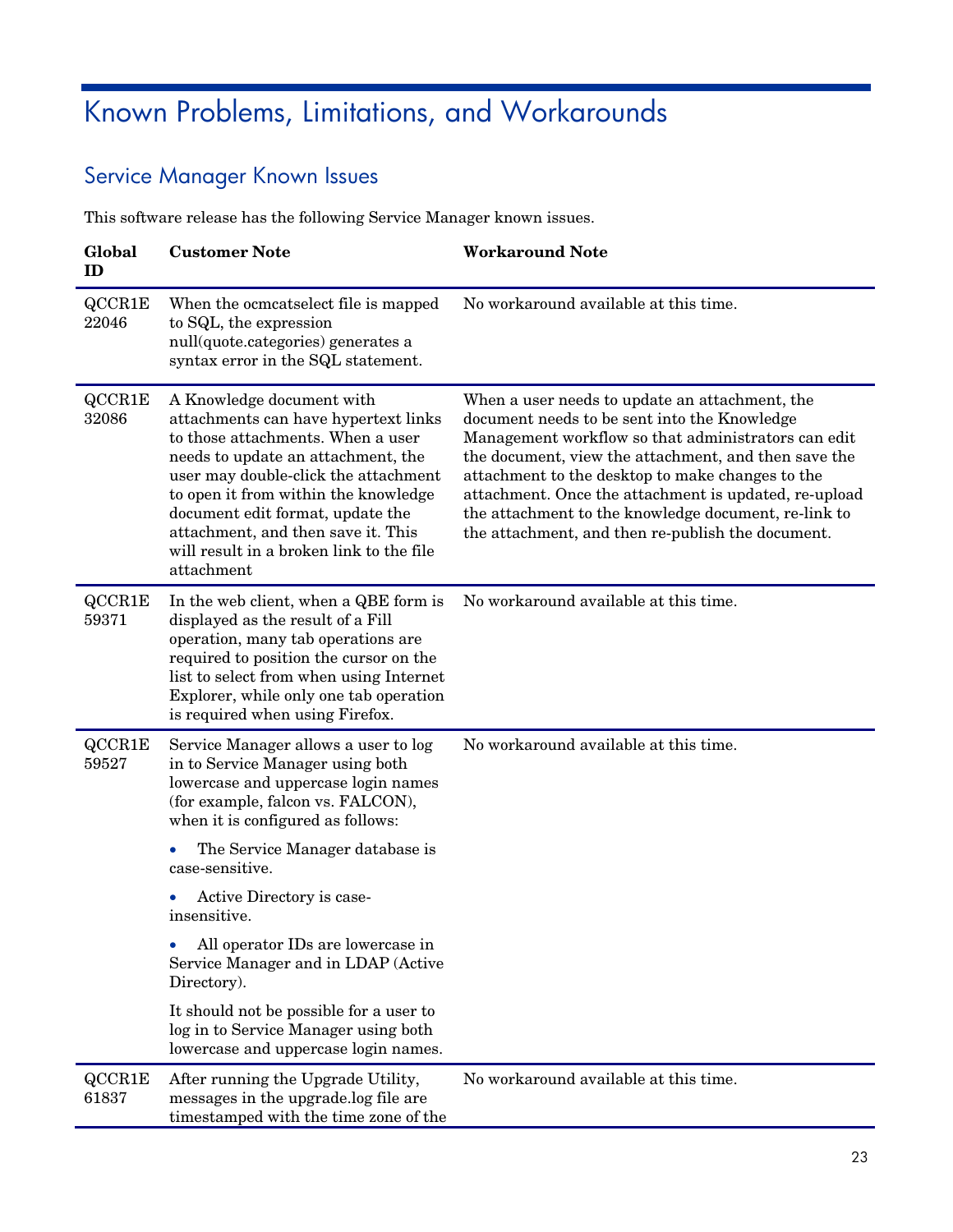| Global<br>ID    | <b>Customer Note</b>                                                                                                                                                                                                             | <b>Workaround Note</b>                                                                                                                                                           |
|-----------------|----------------------------------------------------------------------------------------------------------------------------------------------------------------------------------------------------------------------------------|----------------------------------------------------------------------------------------------------------------------------------------------------------------------------------|
|                 | logged-in user instead of the server's<br>time zone. Therefore, timestamps in<br>the upgrade.log file may be<br>inconsistent with equivalent messages<br>in the sm.log file.                                                     |                                                                                                                                                                                  |
| QCCR1E<br>63548 | On an android phone, the username<br>and password labels in the log-in<br>screen are inside the text field.                                                                                                                      | No workaround available at this time.                                                                                                                                            |
| QCCR1E<br>64226 | Received a JavaScript error, "slow<br>running scripts," due to the Service<br>Manager keyboard event handler,<br>which is preventing the browser<br>toolbar from being freed.                                                    | No workaround available at this time.                                                                                                                                            |
| QCCR1E          | When creating a new workflow using                                                                                                                                                                                               | There are two ways to work around this issue:                                                                                                                                    |
| 64268           | Process Designer for the first time or<br>after clearing the browser cache, the<br>workflow canvas will be blank and not<br>display an initial starting node.                                                                    | Load an existing workflow first. After that, creation<br>of a new workflow for the first time will work<br>properly.                                                             |
|                 |                                                                                                                                                                                                                                  | $\overline{2}$<br>Attempt to create a new workflow again. The<br>second attempt to create a new workflow for the<br>first time (or after a browser cache flush) will<br>succeed. |
| QCCR1E<br>64377 | In the web client, when you open a<br>Configuration Item (CI) record, the CI<br>label does not show (or only shows for<br>the first time) in the CI Visualization<br>(Relationship Graph).                                       | No workaround available at this time.                                                                                                                                            |
| QCCR1E<br>64778 | When viewing the Upgrade Results<br>list and trying to use the Merge tool to<br>compare and merge conflicting objects<br>after running the Upgrade Utility, the<br>Merge tool fails to open with the<br>following error message: | Compare these types of records manually instead of<br>using the Merge tool.                                                                                                      |
|                 | "Process panel get.xml.data in RAD<br>run.merge.tool encountered error in<br>line 1"                                                                                                                                             |                                                                                                                                                                                  |
|                 | This issue occurs when trying to run<br>the Merge tool against a help record<br>when the field.name value is Null.                                                                                                               |                                                                                                                                                                                  |
| QCCR1E<br>65034 | When viewing the Upgrade Results<br>list and trying to use the Merge tool to<br>compare and merge conflicting objects<br>after running the Upgrade Utility, the<br>Merge tool fails to open with the<br>following error message: | Compare these types of records manually instead of<br>using the Merge tool.                                                                                                      |
|                 | "Process panel get.xml.data in RAD<br>run.merge.tool encountered error in                                                                                                                                                        |                                                                                                                                                                                  |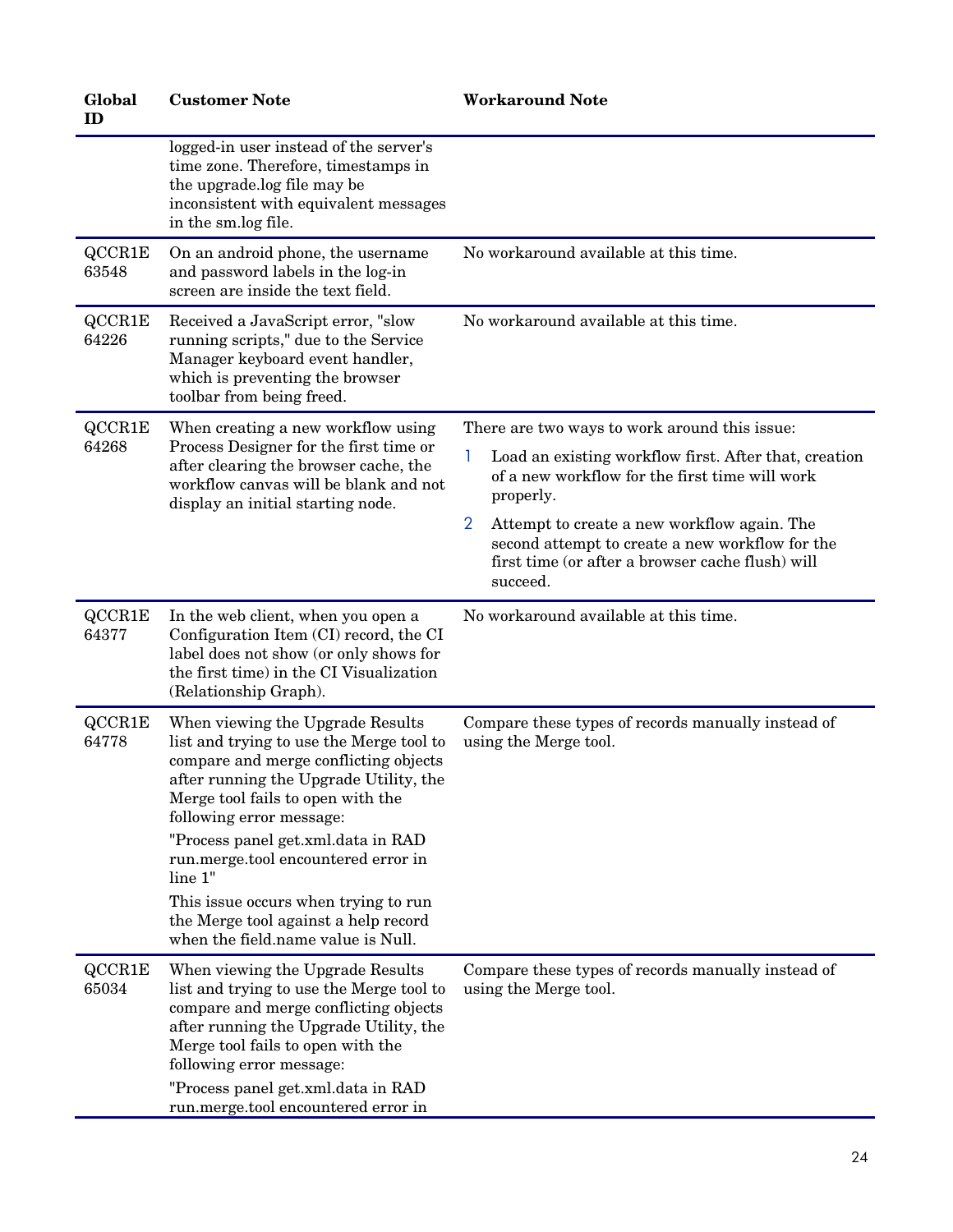### line 1"

This issue may occur when trying to run the Merge tool against records in the following tables:

- WorkflowPhase
- validity
- scmessage
- problemtype
- msgclass
- ModuleStatus
- help
- extaccess
- eventregister
- eventmap
- applicationfields

| QCCR1E<br>65043 | When viewing the Upgrade Results<br>list and trying to use the Merge tool to<br>compare and merge conflicting objects<br>after running the Upgrade Utility, the<br>Merge tool fails to open with the<br>following error message:<br>"Process panel get.xml.data in RAD<br>run.merge.tool encountered error in<br>line 1".<br>This issue occurs when trying to run<br>the Merge tool against a message<br>record that contains quotation marks<br>in a keyed field. | Compare this type of record manually instead of using<br>the Merge tool. |
|-----------------|--------------------------------------------------------------------------------------------------------------------------------------------------------------------------------------------------------------------------------------------------------------------------------------------------------------------------------------------------------------------------------------------------------------------------------------------------------------------|--------------------------------------------------------------------------|
| QCCR1E<br>65045 | When viewing the Upgrade Results<br>list and trying to use the Merge tool to<br>compare and merge conflicting objects<br>after running the Upgrade Utility, the<br>Merge tool fails to open with the<br>following error message: "Process<br>panel get.xml.data in RAD<br>run.merge.tool encountered error in<br>line 1"<br>This issue occurs when trying to run<br>the Merge tool against an erddef<br>record.                                                    | Compare this type of record manually instead of using<br>the Merge tool. |
| QCCR1E<br>65118 | When the Service Manager Web Tier<br>is deployed on the JBoss 5.1 web<br>application server, updating a                                                                                                                                                                                                                                                                                                                                                            | No workaround available at this time.                                    |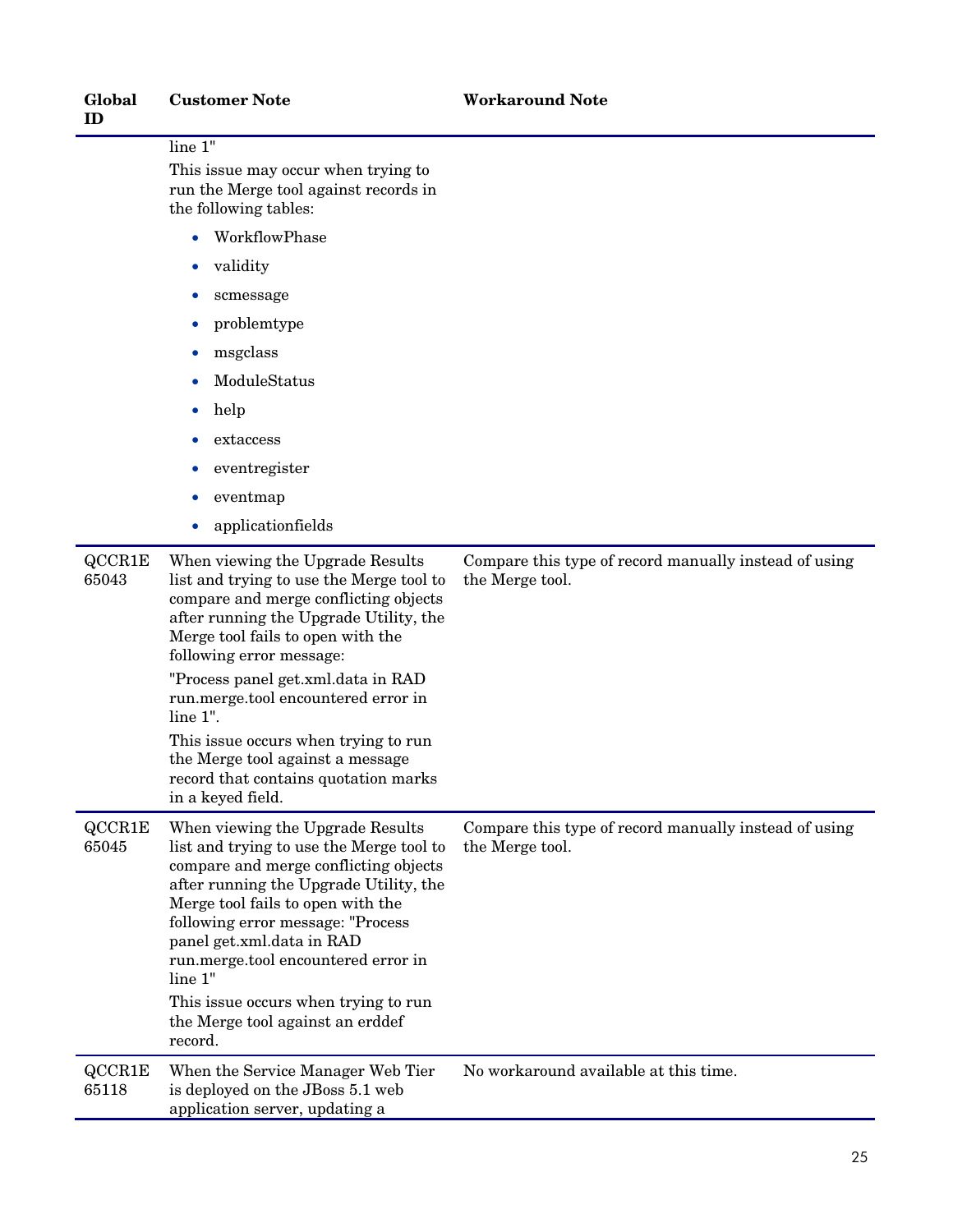| Global<br>ID    | <b>Customer Note</b>                                                                                                                                                                                                                                                                 | <b>Workaround Note</b>                                                                                                              |
|-----------------|--------------------------------------------------------------------------------------------------------------------------------------------------------------------------------------------------------------------------------------------------------------------------------------|-------------------------------------------------------------------------------------------------------------------------------------|
|                 | workflow that contains more than<br>4096 bytes will cause the following<br>error: "Server failure: -1, See server<br>log for details."                                                                                                                                               |                                                                                                                                     |
|                 | <b>Note:</b> There is a known issue in JBoss<br>5.1 (JBWEB-165), and is fixed in<br>JBoss 6.0 (which is not yet supported<br>by Service Manager).                                                                                                                                    |                                                                                                                                     |
| QCCR1E<br>65346 | The Upgrade Utility cannot be run<br>when logged in with a non-English<br>language on a localized system. This<br>version of the Upgrade Utility does<br>not provide a localized interface.                                                                                          | Select English as the language when logging into the<br>system for an upgrade.                                                      |
| QCCR1E<br>65527 | Some lines on the SM Client Uninstall<br>Feature Selection dialog are not fully                                                                                                                                                                                                      | Run the SM Client uninstaller from the command line,<br>using the -console option, as follows:                                      |
|                 | displayed                                                                                                                                                                                                                                                                            | Open a cmd shell and change to the Client \_uninst<br>-1<br>subdirectory of the ServiceManager install folder.                      |
|                 |                                                                                                                                                                                                                                                                                      | 2<br>Run "uninstaller -console" in this folder                                                                                      |
|                 |                                                                                                                                                                                                                                                                                      | 3<br>Follow all prompts                                                                                                             |
|                 |                                                                                                                                                                                                                                                                                      | <b>Note:</b> Repeated install/uninstall cycles can cause the<br>uninstaller to be installed into the folder "_uninst2"<br>instead.  |
|                 |                                                                                                                                                                                                                                                                                      | If this happens, then use this folder, and its<br>uninstaller.exe instead.                                                          |
| QCCR1E<br>65585 | The application upgrade fails with the<br>following error message:<br>"The record being added contains a<br>NULL key."                                                                                                                                                               | No workaround available at this time.                                                                                               |
|                 | This issue occurs when the Upgrade<br>Utility tries to update the dbdict for a<br>table that has unmapped fields.                                                                                                                                                                    |                                                                                                                                     |
| QCCR1E          | The Upgrade Utility may add field                                                                                                                                                                                                                                                    | To work around this issue, follow this example.                                                                                     |
| 65660           | mappings for SQL fields that are<br>already mapped in tailoring. After an<br>upgrade, the following error message<br>may occur when trying to operate a<br>record in that table:<br>"Duplicate mapping. HP Service<br>Manager fields (fax) and<br>(pa.otopr.name) are both mapped to | Assume that two fields are mapped to the same field, as<br>follows:                                                                 |
|                 |                                                                                                                                                                                                                                                                                      | CUS_A map to SQL_A                                                                                                                  |
|                 |                                                                                                                                                                                                                                                                                      | OOB_A map to SQL_A<br>Steps to re-map to fix this issue:                                                                            |
|                 |                                                                                                                                                                                                                                                                                      | Type dbdict, and then open the "probsummary"<br>table.                                                                              |
|                 | SQL field (FAX).<br>Filename =probsummary"                                                                                                                                                                                                                                           | 2<br>Edit field CUS_A and rename SQL field from<br>SQL_A to SQL_B, save and exit.                                                   |
|                 |                                                                                                                                                                                                                                                                                      | 3<br>Re-open "probsummary" table, edit field OOB_A,<br>and clear SQL field mapping by removing SQL<br>Name, SQL Type and SQL Table. |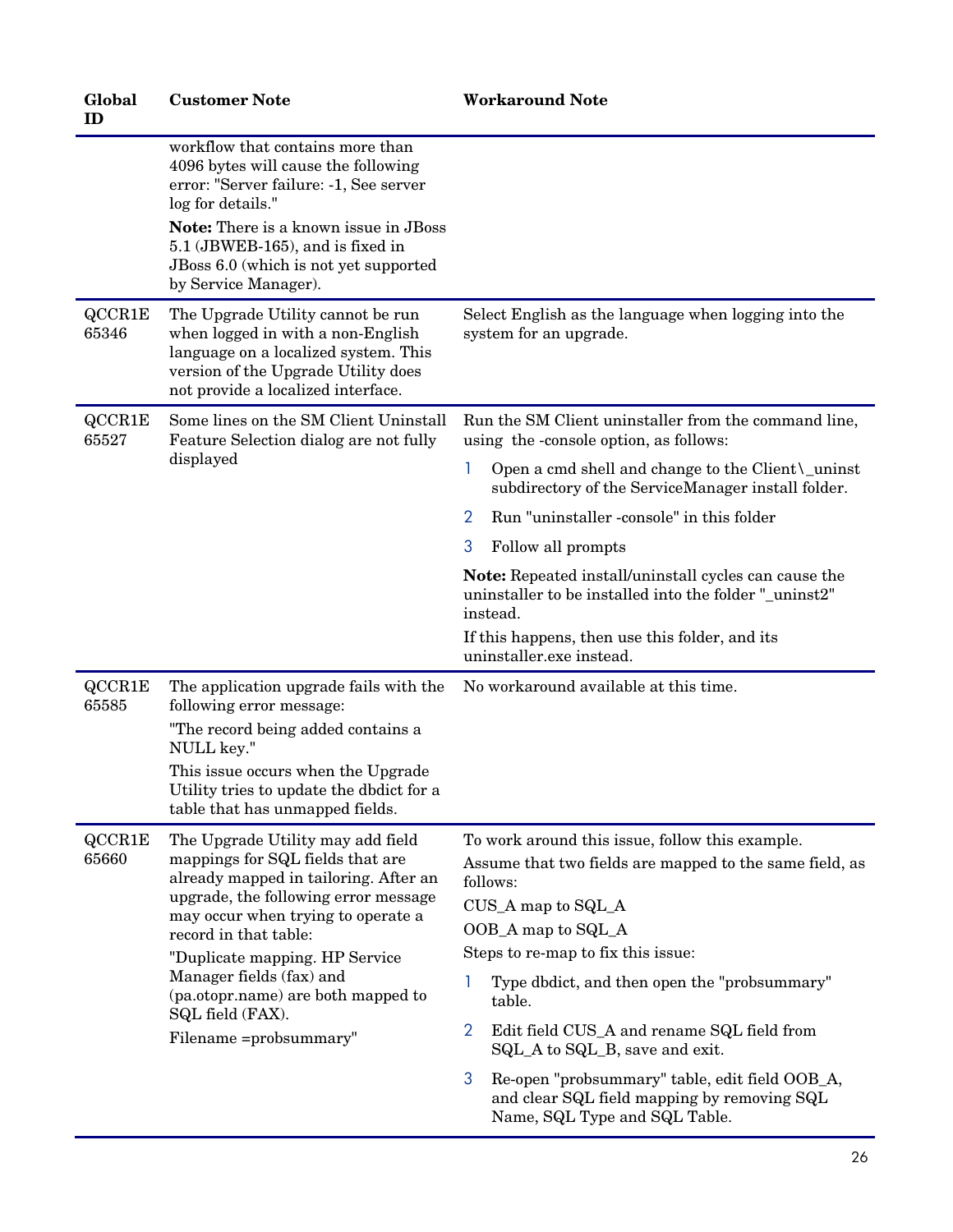| <b>Customer Note</b>                                                                                                                                                                                                                                                                                                                                                                                                                                                                         | <b>Workaround Note</b>                                                 |                                                                                                                             |
|----------------------------------------------------------------------------------------------------------------------------------------------------------------------------------------------------------------------------------------------------------------------------------------------------------------------------------------------------------------------------------------------------------------------------------------------------------------------------------------------|------------------------------------------------------------------------|-----------------------------------------------------------------------------------------------------------------------------|
|                                                                                                                                                                                                                                                                                                                                                                                                                                                                                              | 4                                                                      | Save, click "SM Alert" when it occurs, then SQL_A<br>will be created.                                                       |
|                                                                                                                                                                                                                                                                                                                                                                                                                                                                                              | 5                                                                      | Re-open "probsummary" table, edit field OOB_A,<br>rename SQL field from SQL_A to SQL_C, save and<br>exit.                   |
|                                                                                                                                                                                                                                                                                                                                                                                                                                                                                              | 6                                                                      | Re-open "probsummary" table, edit field CUS_A,<br>rename SQL field from SQL_B to SQL_A, save and<br>exit.                   |
| The Chinese language is not activated<br>correctly after an upgrade. For                                                                                                                                                                                                                                                                                                                                                                                                                     |                                                                        | To activate English and Chinese languages, do the<br>following:                                                             |
|                                                                                                                                                                                                                                                                                                                                                                                                                                                                                              |                                                                        | Go to System Definition, and open table "language."                                                                         |
| found.                                                                                                                                                                                                                                                                                                                                                                                                                                                                                       | 2                                                                      | Click View all records in the table.                                                                                        |
|                                                                                                                                                                                                                                                                                                                                                                                                                                                                                              | 3                                                                      | Locate the record with Name='English' and<br>ID='OLDSM7en', and then clear checkbox "Active<br>for logins."                 |
|                                                                                                                                                                                                                                                                                                                                                                                                                                                                                              | 4                                                                      | Locate the record with Name='Chinese Simplified'<br>and ID='OLDSM7zh-Hans', and then clear<br>checkbox "Active for logins." |
|                                                                                                                                                                                                                                                                                                                                                                                                                                                                                              | 5                                                                      | Locate the record with Name='English' and ID='en',<br>and then select checkbox "Active for logins."                         |
|                                                                                                                                                                                                                                                                                                                                                                                                                                                                                              | 6                                                                      | Locate the record with Name='Chinese Simplified'<br>and ID='zh-Hans', and then select checkbox "Active<br>for logins."      |
|                                                                                                                                                                                                                                                                                                                                                                                                                                                                                              | Z                                                                      | Log out and then log in again with the Chinese<br>language.                                                                 |
|                                                                                                                                                                                                                                                                                                                                                                                                                                                                                              |                                                                        | All menus should be displayed in Chinese now, and all<br>formats can be opened correctly.                                   |
| For customers upgrading to SM 9.30,<br>the option menu items:<br>Administration, Export/Unload, or<br>View Localized Record Tags are not<br>available from the Security Area<br>screen that is accessed via the menu<br>path System Administration ><br>Security > Area. You will not be able<br>to add or edit Security settings from<br>the Administration menu item.<br>Security Area is new functionality in<br>SM 9.30, and security settings are not<br>used in any OOB configuration. | No workaround available at this time.                                  |                                                                                                                             |
| When performing an application<br>upgrade, you may see some objects in<br>the upgrade results list even when the<br>object was not tailored.                                                                                                                                                                                                                                                                                                                                                 |                                                                        | Perform conflict resolution on these objects as you<br>would for any other object in your results list.                     |
|                                                                                                                                                                                                                                                                                                                                                                                                                                                                                              | example, menus are displayed in<br>English, and some formats cannot be |                                                                                                                             |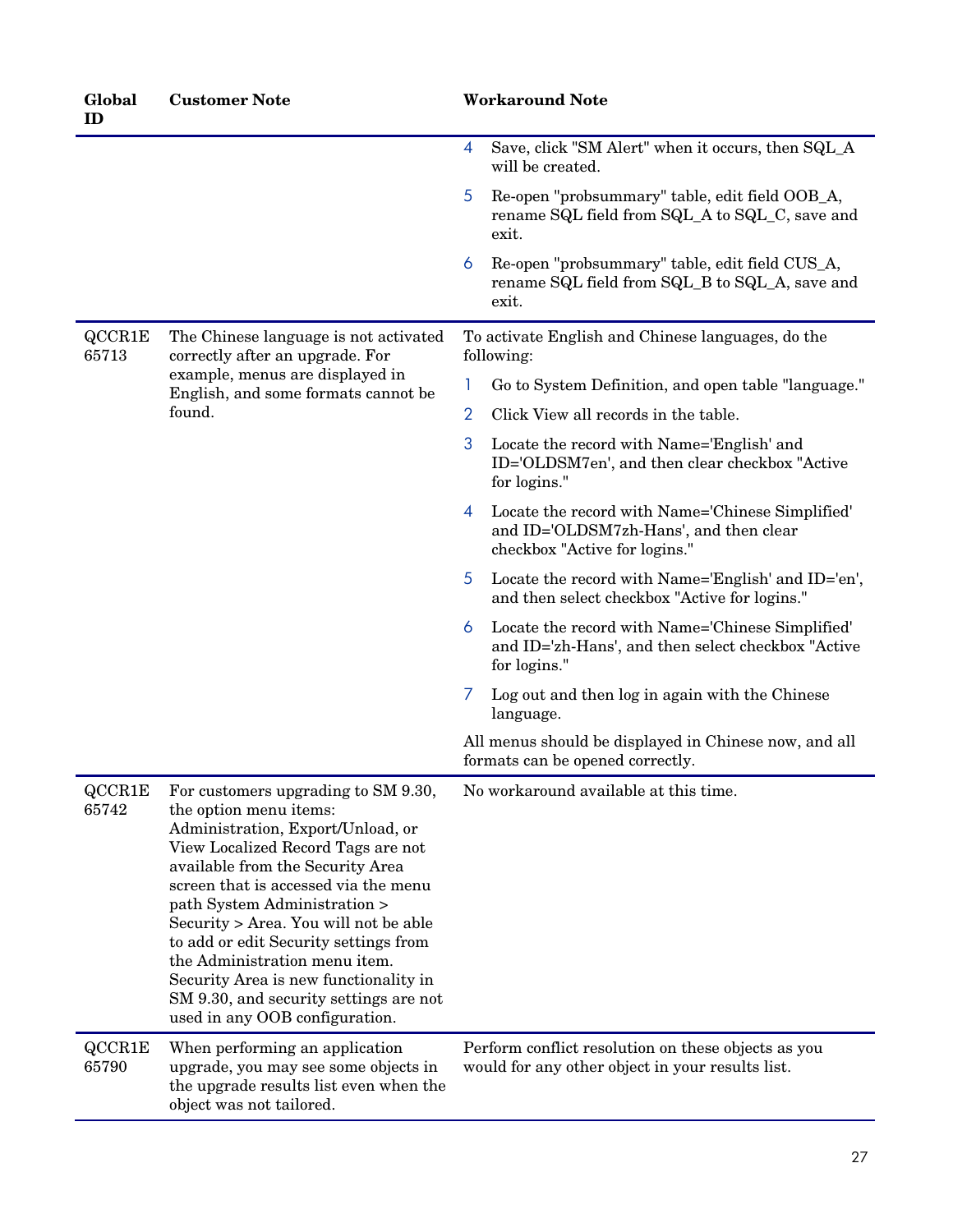| Global<br>ID    | <b>Customer Note</b>                                                                                                                                                                | <b>Workaround Note</b>                                                                                                                                                                |                                                                                                  |
|-----------------|-------------------------------------------------------------------------------------------------------------------------------------------------------------------------------------|---------------------------------------------------------------------------------------------------------------------------------------------------------------------------------------|--------------------------------------------------------------------------------------------------|
| QCCR1E<br>71179 | When Service Manager is running on<br>RTE version 9.30 with an<br>Applications version earlier than 9.30,<br>the Smart Icons feature may cause<br>performance issues to the server. | If your Service Manager Applications is not upgraded to<br>version 9.30, you can update the following records as<br>described in the following to disable the Smart Icons<br>feature. |                                                                                                  |
|                 |                                                                                                                                                                                     | <b>Caution:</b> These steps should be performed only by                                                                                                                               |                                                                                                  |
|                 | This is because in pre-9.30<br>Applications versions, the Smart                                                                                                                     | people who are experienced in configuring Service<br>Manager.                                                                                                                         |                                                                                                  |
|                 | Icons feature causes overhead on                                                                                                                                                    | <b>Formats:</b>                                                                                                                                                                       |                                                                                                  |
|                 | display of every ticket by determining<br>if the button should be active and<br>what color it should be.                                                                            | SD.open.interaction<br>$\bullet$                                                                                                                                                      |                                                                                                  |
|                 |                                                                                                                                                                                     | SD.update.interaction<br>0                                                                                                                                                            |                                                                                                  |
|                 | With the changes made in<br>Applications version 9.30, the Smart<br>Icons feature still works, however the                                                                          | Open the records in Forms Designer, and make the<br>following updates:                                                                                                                |                                                                                                  |
|                 | overhead is caused only when users<br>press the button.                                                                                                                             | Remove the following Image Condition values of<br>$\mathbf{I}$<br>the Smart Icons buttons (Button ID: 400):                                                                           |                                                                                                  |
|                 |                                                                                                                                                                                     | [\$callback.contact.on] ? "true":context,<br>no_context                                                                                                                               |                                                                                                  |
|                 |                                                                                                                                                                                     | [\$contact.name.on] ? "true":context,<br>no_context                                                                                                                                   |                                                                                                  |
|                 |                                                                                                                                                                                     | - [\$affected.item.on] ? "true":context,<br>no_context                                                                                                                                |                                                                                                  |
|                 |                                                                                                                                                                                     | - [\$logical.name.on] ? "true":context,<br>no_context                                                                                                                                 |                                                                                                  |
|                 | 2<br>Change the Image File values of the buttons from<br>no_context to context.                                                                                                     |                                                                                                                                                                                       |                                                                                                  |
|                 |                                                                                                                                                                                     | <b>Formats:</b>                                                                                                                                                                       |                                                                                                  |
|                 |                                                                                                                                                                                     | IM.open.incident<br>$\bullet$                                                                                                                                                         |                                                                                                  |
|                 |                                                                                                                                                                                     | IM.update.incident<br>$\bullet$                                                                                                                                                       |                                                                                                  |
|                 |                                                                                                                                                                                     | IM.close.incident<br>$\bullet$                                                                                                                                                        |                                                                                                  |
|                 |                                                                                                                                                                                     | Open the records in Forms Designer, and make the<br>following updates:                                                                                                                |                                                                                                  |
|                 |                                                                                                                                                                                     |                                                                                                                                                                                       | Remove the following Image Condition values of<br>1<br>the Smart Icons buttons (Button ID: 400): |
|                 |                                                                                                                                                                                     |                                                                                                                                                                                       |                                                                                                  |
|                 |                                                                                                                                                                                     | - [\$logical.name.on] ? "true":context,<br>no_context                                                                                                                                 |                                                                                                  |
|                 |                                                                                                                                                                                     | $\overline{2}$<br>Change the Image File values of the buttons from<br>n_context to context.                                                                                           |                                                                                                  |
|                 |                                                                                                                                                                                     | <b>Format Controls:</b>                                                                                                                                                               |                                                                                                  |
|                 |                                                                                                                                                                                     | incidents                                                                                                                                                                             |                                                                                                  |
|                 |                                                                                                                                                                                     | probsummary                                                                                                                                                                           |                                                                                                  |
|                 |                                                                                                                                                                                     | Open these records in Format Control, click the                                                                                                                                       |                                                                                                  |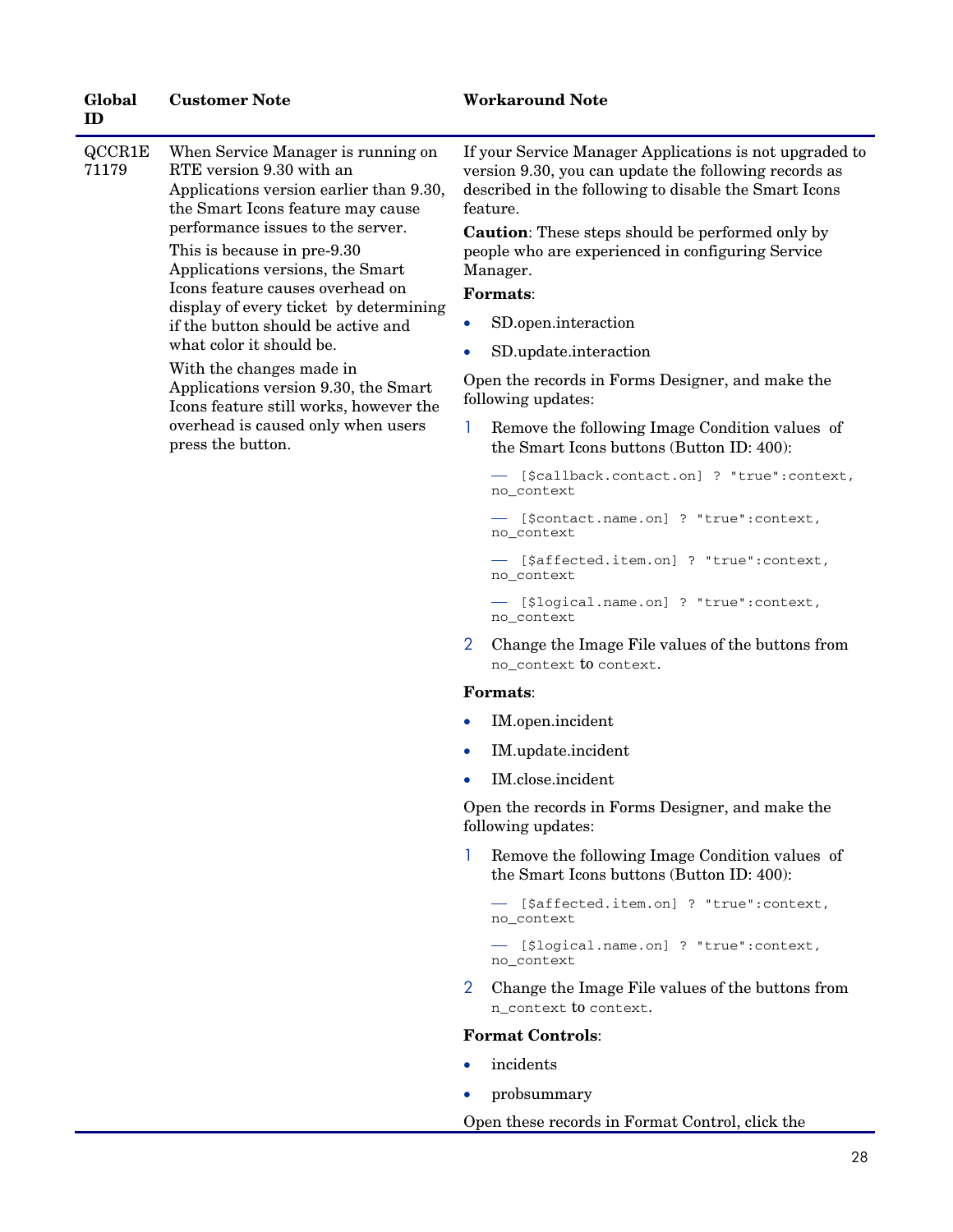| GIODAL<br>ID | <b>Customer</b> Note | ٧           |
|--------------|----------------------|-------------|
|              |                      | $\mathbf f$ |
|              |                      |             |
|              |                      |             |
|              |                      |             |
|              |                      |             |
|              |                      |             |

**Global** 

#### **Customer Note Workaround Note**

### **Calculations** tab, and set the conditions for the following entries to **false**:

— initial \$L.void=jscall("context.ResetForFields", \$file)

#### — display

\$context.contextExists=nullsub(\$contextExist s,

true);\$context.field.name=nullsub(\$field.nam e, "")

#### — display

\$context.profile.name=nullsub(\$profile.name, "");\$context.state.name=nullsub(\$state.name, "")

#### — display

cleanup(\$contextExists);cleanup(\$field.name) ;cleanup(\$profile.name);cleanup(\$state.name)

#### — initial

\$contextExists=false;cleanup(\$field.name);cl eanup(\$context.state)

#### — display

\$L.context.result=jscall("context.GetResult" , \$file, filename(\$file), \$context.field.name, \$context.state.name, \$context.profile.name, true)

```
— display
```
\$L.eval.string="if (\$L.context.result>0) then (\$"+str(\$context.field.name)+".on=\"true\") else (\$"+str(\$context.field.name)+".on=\"false\") "

#### — display

\$L.void=evaluate(parse(\$L.eval.string, 11))

#### **States**:

- im.open
- im.view
- sm.open
- sm.view

Open these records from **Tailoring** > **Document Engine** > **States**, and set the Condition value in the following row to **false**:

Display Action: fill

Process Name: context.pre.fill **Wizard**:

• context start

Open this record from **Tailoring** > **Wizards**, click **File Selection** > **Javascript**. and add a message that will occur when the count is less than 1 by adding the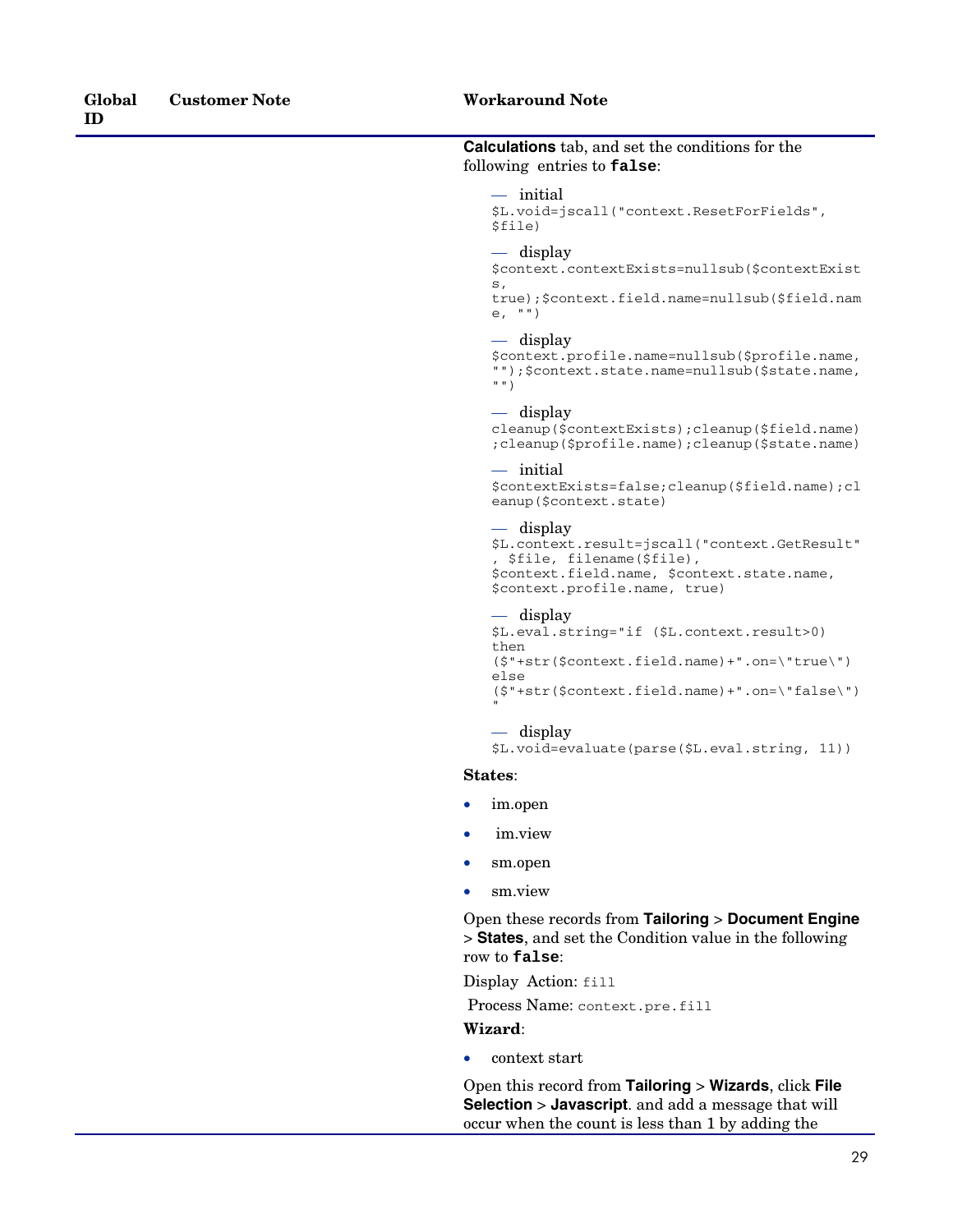| Global<br>ID | <b>Customer Note</b> | <b>Workaround Note</b>                             |
|--------------|----------------------|----------------------------------------------------|
|              |                      | following to the javascript:                       |
|              |                      | if $(iCount < 1)$                                  |
|              |                      | print(system.functions.scmsg(14,<br>$"missc")$ ) : |

## <span id="page-29-0"></span>Service Request Catalog Known Issues

This software release has the following SRC known issues.

| <b>Global ID</b> | <b>Known Issue</b>                                                                                                                                                                                                                                                                                                                                                                                    | Workaround                               |
|------------------|-------------------------------------------------------------------------------------------------------------------------------------------------------------------------------------------------------------------------------------------------------------------------------------------------------------------------------------------------------------------------------------------------------|------------------------------------------|
| QCCR1M1040       | Performance Defect: Service Manager should<br>filter interactions on the basis of Open or<br>Closed when retrieving interactions during a<br>getSupportInbox call. Retrieving all of them<br>adds additional performance overhead on<br>Service Manager servers and increases the<br>response time of transactions.                                                                                   | No workaround available at<br>this time. |
| QCCR1M1041       | Current behavior does not filter interactions on<br>the basis of Pending/Rejected/Approved when a<br>user clicks views<br>their'Pending/Approved/Rejected' Inbox. SRC<br>makes a 'getInteractionInbox' call and<br>downloads all interactions in the response<br>without filtering them first. This adds<br>additional overhead on Service Manager and<br>increases response time of the transaction. | No workaround available at<br>this time. |
| QCCR1M1091       | When there are 32 items in the catalog, SRC<br>takes more than an hour to index items and<br>then download all the attachments. Sometimes<br>It pauses for more than 30 minutes after<br>indexing the items but before downloading<br>attachments.<br>Sometimes SRC caches items again after<br>restarting SRC and SM.<br>Recommendation: Index items during startup                                  | No workaround available at<br>this time. |
|                  | and download attachments after SRC starts up<br>to improve the user experience.                                                                                                                                                                                                                                                                                                                       |                                          |
|                  | The PCoE dataset has 54k items and but only<br>32k catalog items are downloaded from Service<br>Manager to SRC.                                                                                                                                                                                                                                                                                       |                                          |
| QCCR1M1249       | A user can close an interaction in Service<br>Manager without providing a closure code. The<br>closure code (red label) is missing in SRC.                                                                                                                                                                                                                                                            | No workaround available at<br>this time. |

۳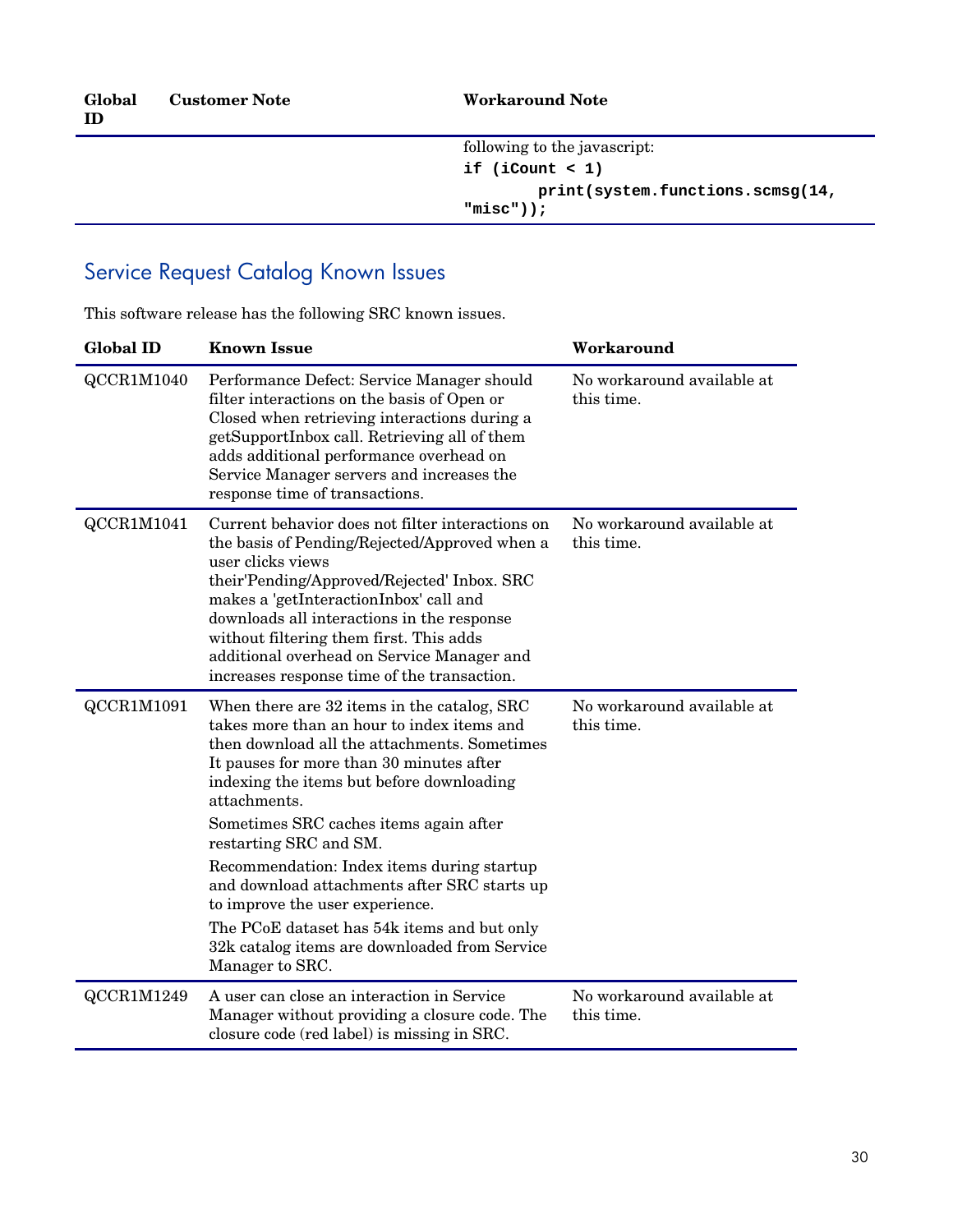| <b>Global ID</b> | <b>Known Issue</b>                                                                                                                                                                                                                                                                                                                                                                                    | Workaround                               |
|------------------|-------------------------------------------------------------------------------------------------------------------------------------------------------------------------------------------------------------------------------------------------------------------------------------------------------------------------------------------------------------------------------------------------------|------------------------------------------|
| QCCR1M1284       | Reference Support incident 4629905648,<br>QCCR1M1232, QCIM1E64610.                                                                                                                                                                                                                                                                                                                                    | No workaround available at<br>this time. |
|                  | An SRC login using SiteMinder authentication<br>works only if one company catalog Admin ID is<br>set up in the config file. If there is more than<br>one company, an error occurs in SRC when it<br>tries to load a catalog for the second company.<br>There are no issues if the default login method<br>is used. For multiple catalogs with SiteMinder<br>authentication, a 404 error is generated. |                                          |

### <span id="page-30-0"></span>Documentation Known Issues

| <b>Global ID</b> | <b>Known Issue</b>                                                                                        | Workaround                                                                                                            |
|------------------|-----------------------------------------------------------------------------------------------------------|-----------------------------------------------------------------------------------------------------------------------|
| QCCR1E68803      | The help topic "Hardware load balancers" refers<br>to functionality not available in the 9.30<br>release. | This topic should be removed<br>from the 9.30 help. The<br>functionality may become<br>available in a future release. |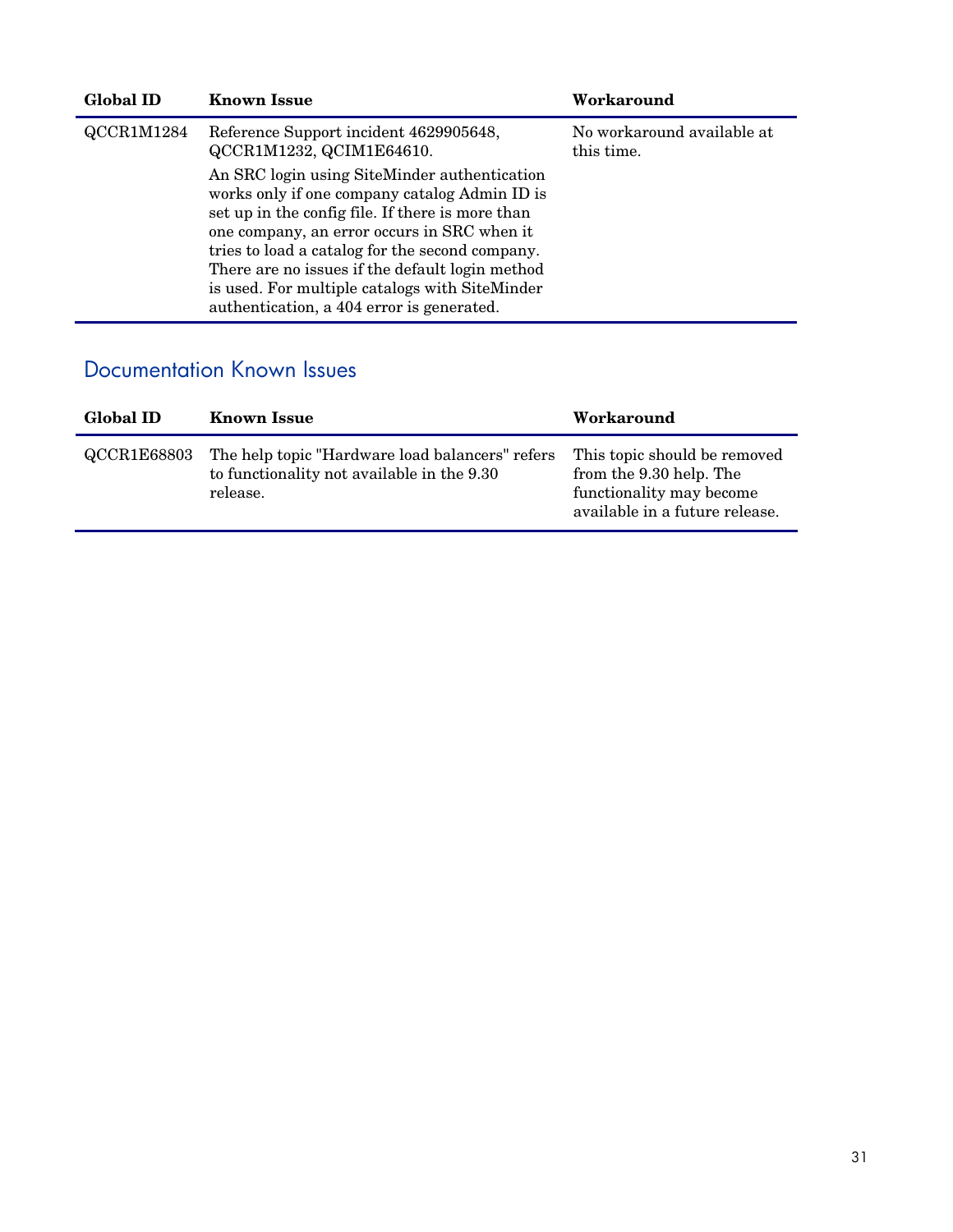# <span id="page-31-0"></span>Installation Notes

Instructions for installing Service Manager are documented in the *HP Service Manager 9.30 Interactive Installation Guide*, which is provided in HTML format on the product's installation media. To check for recent updates or to verify that you are using the most recent edition, visit the following URL: <http://h20230.www2.hp.com/selfsolve/manuals>

<span id="page-31-1"></span>**Note:** The Service Manager Windows client is mainly for Service Manager administrators and implementers. HP recommends the web client for end users.

## Verified Environments

The Compatibility Matrix lists supported versions of operating systems, browsers, HP Software products, and other compatibility and support information.

### **To access the Compatibility Matrix:**

- 1 Use a browser to navigate to the Software Support Online (SSO) web page:
- 2 [http://support.openview.hp.com/sc/support\\_matrices.jsp](http://support.openview.hp.com/sc/support_matrices.jsp)
- 3 Log on with your Customer ID and password or your HP Passport sign-in.
- <span id="page-31-2"></span>4 Navigate to the applicable information.

# Local Language Support

UTF-8 is part of the Unicode standard, which enables you to encode text in practically any script and language. Service Manager 9.30 supports UTF-8 as an encoding method for new or existing data. It can support multiple languages that adhere to the Unicode standard on the same server.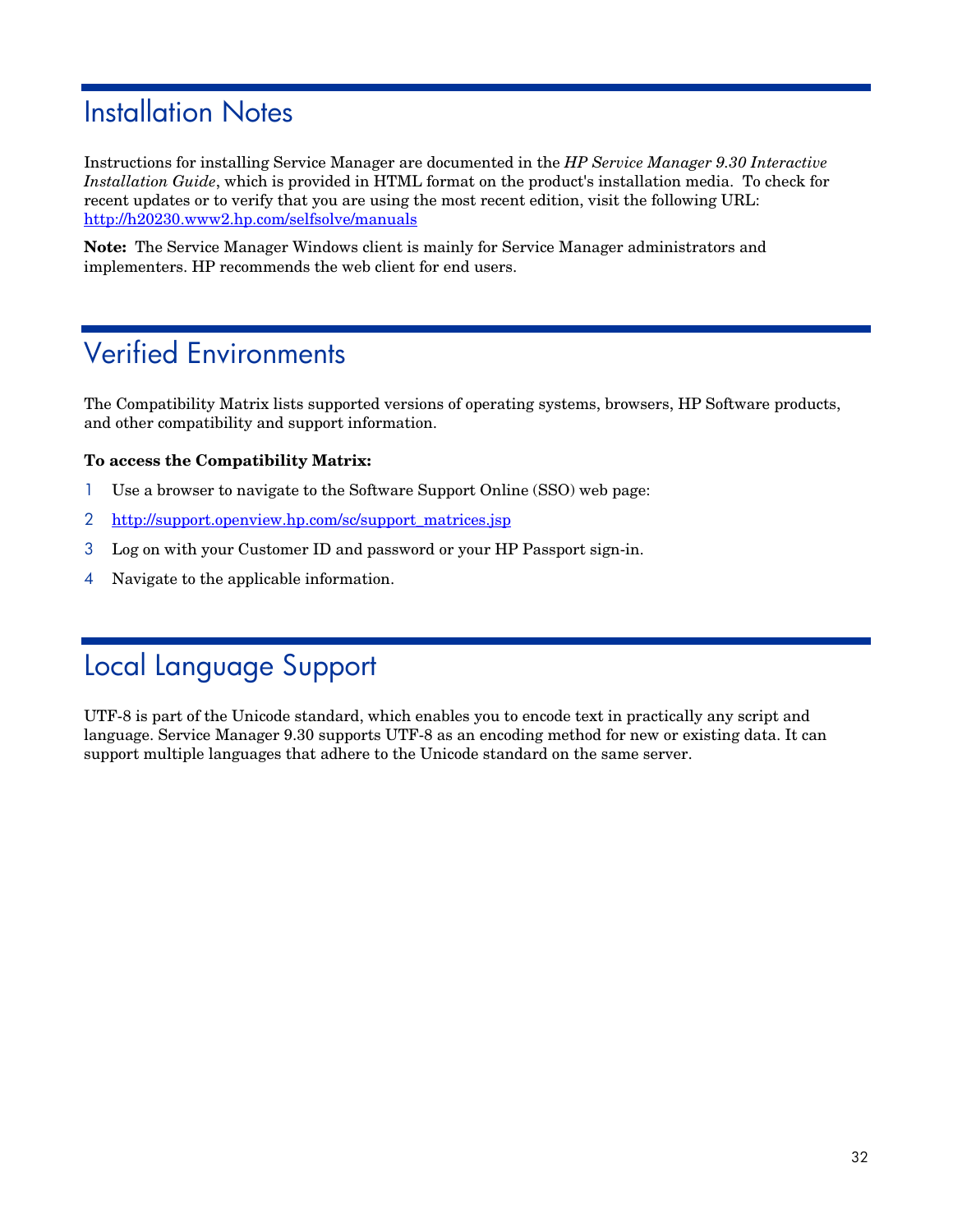# <span id="page-32-0"></span>Support

You can visit the HP Software support web site at:

[www.hp.com/go/hpsoftwaresupport](http://www.hp.com/go/hpsoftwaresupport)

This web site provides contact information and details about the products, services, and support that HP Software offers.

HP Software online software support provides customer self-solve capabilities. It provides a fast and efficient way to access interactive technical support tools needed to manage your business. As a valued support customer, you can benefit by using the support site to:

- Search for knowledge documents of interest
- Submit and track support cases and enhancement requests
- Download software patches
- Manage support contracts
- Look up HP support contacts
- Review information about available services
- Enter into discussions with other software customers
- Research and register for software training

Most of the support areas require that you register as an HP Passport user and sign in. Many also require an active support contract. To find more information about support access levels, go to the following URL:

[http://h20230.www2.hp.com/new\\_access\\_levels.jsp](http://h20230.www2.hp.com/new_access_levels.jsp)

To register for an HP Passport ID, go to the following URL:

<http://h20229.www2.hp.com/passport-registration.html>